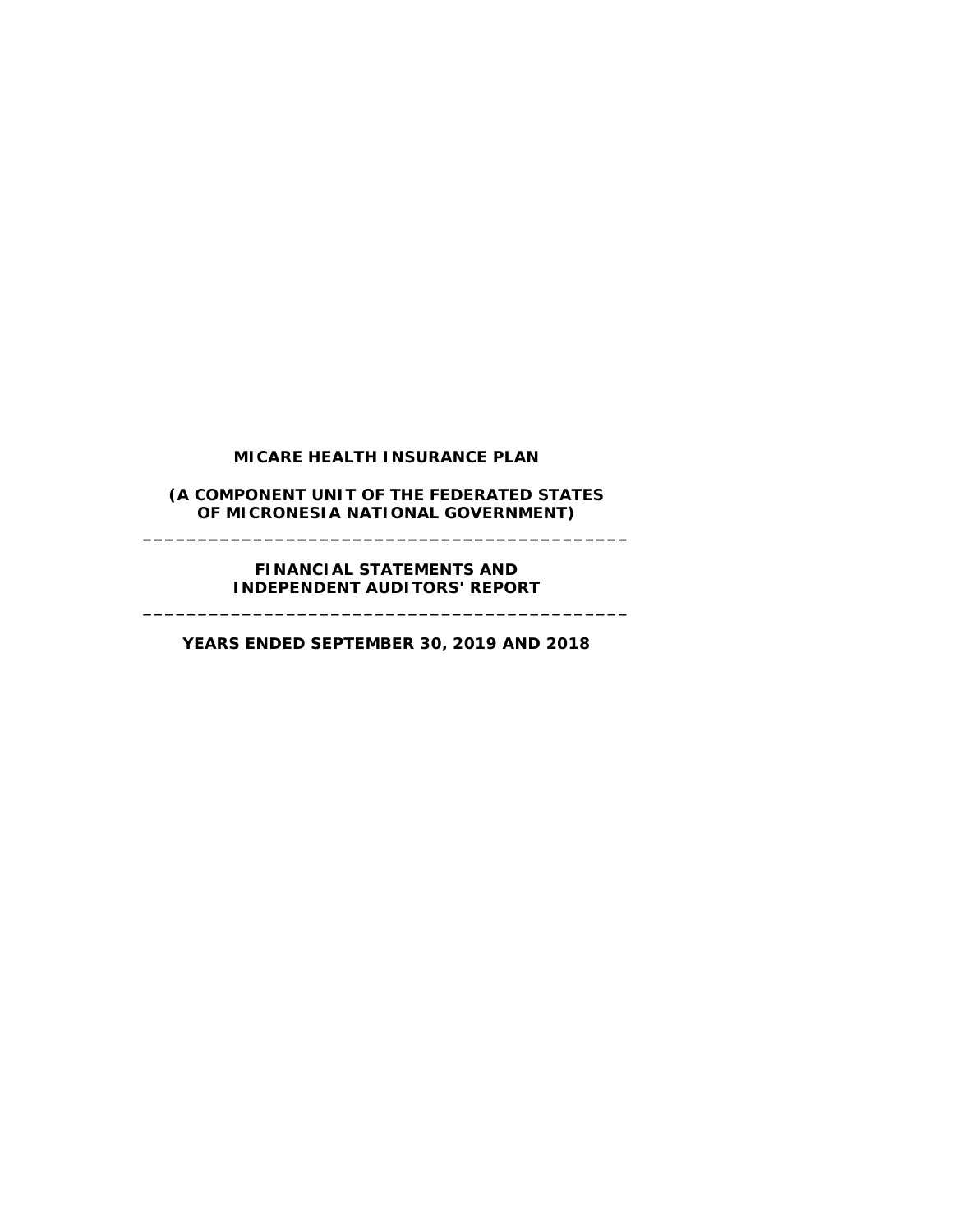Table of Contents Years Ended September 30, 2019 and 2018

| Ι.   | INDEPENDENT AUDITORS' REPORT                                                                                                                             | 1                   |
|------|----------------------------------------------------------------------------------------------------------------------------------------------------------|---------------------|
| Н.   | MANAGEMENT'S DISCUSSION AND ANALYSIS                                                                                                                     | 3                   |
| III. | <b>FINANCIAL STATEMENTS:</b>                                                                                                                             |                     |
|      | Statements of Net Position<br>Statements of Revenues, Expenses, and Changes in Net Position<br>Statements of Cash Flows<br>Notes to Financial Statements | 9<br>10<br>11<br>13 |
| IV.  | INDEPENDENT AUDITORS' REPORT ON COMPLIANCE WITH<br>LAWS AND REGULATIONS                                                                                  |                     |
|      | Independent Auditors' Report on Internal Control Over Einancial Reporting and                                                                            |                     |

Independent Auditors' Report on Internal Control Over Financial Reporting and on Compliance and Other Matters Based Upon an Audit of Financial Statements Performed in Accordance with *Government Auditing Standards* 23

Page No.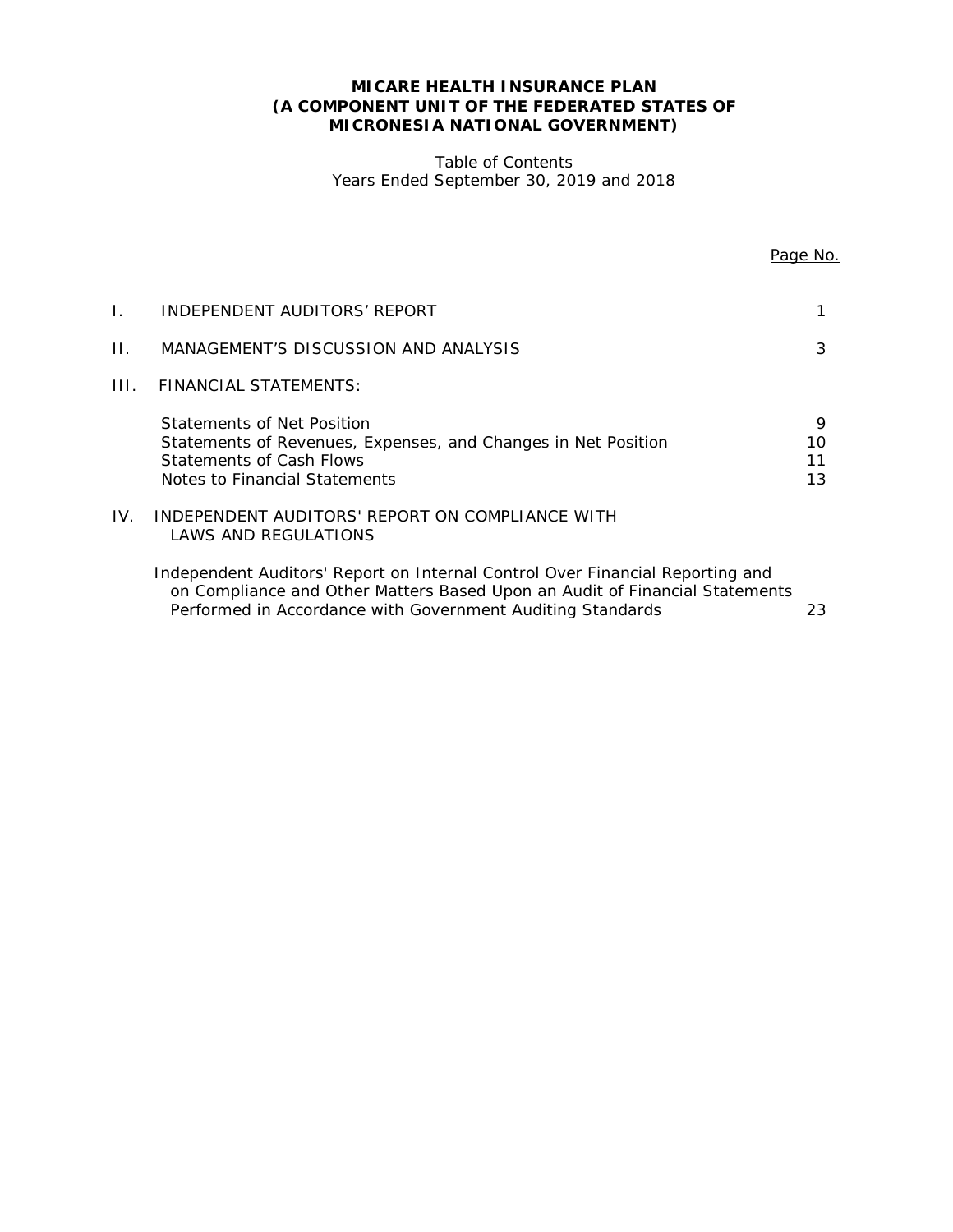# **Deloitte.**

Deloitte & Touche LLP 361 South Marine Corps Drive Tamuning, GU 96913-3973 USA

Tel: +1 (671) 646-3884 Fax: +1 (671) 649-4265

www.deloitte.com

#### **INDEPENDENT AUDITORS' REPORT**

The Board of Directors MiCare Health Insurance Plan:

#### **Report on the Financial Statements**

We have audited the accompanying financial statements of MiCare Health Insurance Plan (the "Plan"), a component unit of the Federated States of Micronesia National Government, which comprise the statements of net position as of September 30, 2019 and 2018, and the related statements of revenues, expenses and changes in net position and of cash flows for the years then ended, and the related notes to the financial statements.

#### *Management's Responsibility for the Financial Statements*

Management is responsible for the preparation and fair presentation of these financial statements in accordance with accounting principles generally accepted in the United States of America; this includes the design, implementation, and maintenance of internal control relevant to the preparation and fair presentation of financial statements that are free from material misstatement, whether due to fraud or error.

#### *Auditors' Responsibility*

Our responsibility is to express an opinion on these financial statements based on our audits. We conducted our audits in accordance with auditing standards generally accepted in the United States of America and the standards applicable to financial audits contained in *Government Auditing Standards,* issued by the Comptroller General of the United States. Those standards require that we plan and perform the audit to obtain reasonable assurance about whether the financial statements are free from material misstatement.

An audit involves performing procedures to obtain audit evidence about the amounts and disclosures in the financial statements. The procedures selected depend on the auditor's judgment, including the assessment of the risks of material misstatement of the financial statements, whether due to fraud or error. In making those risk assessments, the auditor considers internal control relevant to the entity's preparation and fair presentation of the financial statements in order to design audit procedures that are appropriate in the circumstances, but not for the purpose of expressing an opinion on the effectiveness of the entity's internal control. Accordingly, we express no such opinion. An audit also includes evaluating the appropriateness of accounting policies used and the reasonableness of significant accounting estimates made by management, as well as evaluating the overall presentation of the financial statements.

We believe that the audit evidence we have obtained is sufficient and appropriate to provide a basis for our audit opinion.

#### *Opinion*

In our opinion, the financial statements referred to above present fairly, in all material respects, the financial position of MiCare Health Insurance Plan as of September 30, 2019 and 2018, and the results of its operations and its cash flows for the years then ended in accordance with accounting principles generally accepted in the United States of America.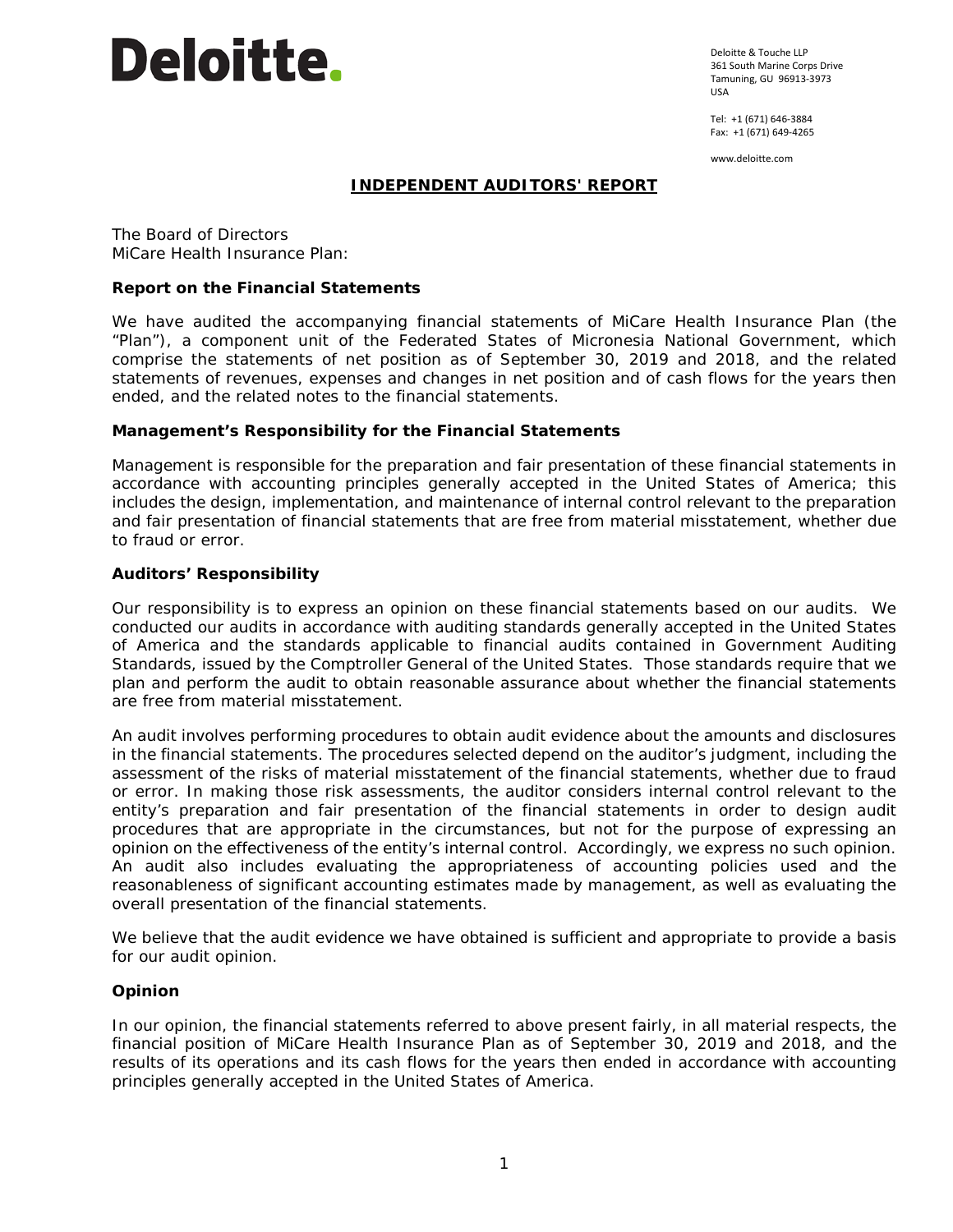# Deloitte.

# *Emphasis-of-Matter*

# *Going Concern*

The accompanying financial statements have been prepared assuming that the Plan will continue as a going concern. As discussed in Note 6 to the financial statements, the Plan has suffered recurring losses from operations and has a deficient unrestricted net position that raises substantial doubt about its ability to continue as a going concern. Management's plans in regards to these matters are also described in Note 6 to the financial statements. The financial statements do not include any adjustments that might result from the outcome of this uncertainty.

Our opinion is not modified with respect to this matter.

#### *COVID-19*

As discussed in Note 9 to the financial statements, the Plan determined that the COVID-19 may negatively impact its business, results of operations and net position. The Plan is unable to reasonably estimate its ultimate financial impact. Our opinion is not modified with respect to this matter.

#### *Other Matters*

#### *Required Supplementary Information*

Accounting principles generally accepted in the United States of America require that the Management's Discussion and Analysis on pages 3 to 8 be presented to supplement the basic financial statements. Such information, although not a part of the basic financial statements, is required by the Governmental Accounting Standards Board who considers it to be an essential part of financial reporting for placing the basic financial statements in an appropriate operational, economic, or historical context. We have applied certain limited procedures to the required supplementary information in accordance with auditing standards generally accepted in the United States of America, which consisted of inquiries of management about the methods of preparing the information and comparing the information for consistency with management's responses to our inquiries, the basic financial statements, and other knowledge we obtained during our audit of the basic financial statements. We do not express an opinion or provide any assurance on the information because the limited procedures do not provide us with sufficient evidence to express an opinion or provide any assurance.

#### **Other Reporting Required by** *Government Auditing Standards*

In accordance with *Government Auditing Standards*, we have also issued our report dated July 6, 2020, on our consideration of the Plan's internal control over financial reporting and on our tests of its compliance with certain provisions of laws, regulations, contracts, and grant agreements and other matters. The purpose of that report is solely to describe the scope of our testing of internal control over financial reporting and compliance and the results of that testing, and not to provide an opinion on the effectiveness of the Plan's internal control over financial reporting or on compliance. That report is an integral part of an audit performed in accordance with *Government Auditing Standards* in considering the Plan's internal control over financial reporting and compliance.

eloite Harlett

July 6, 2020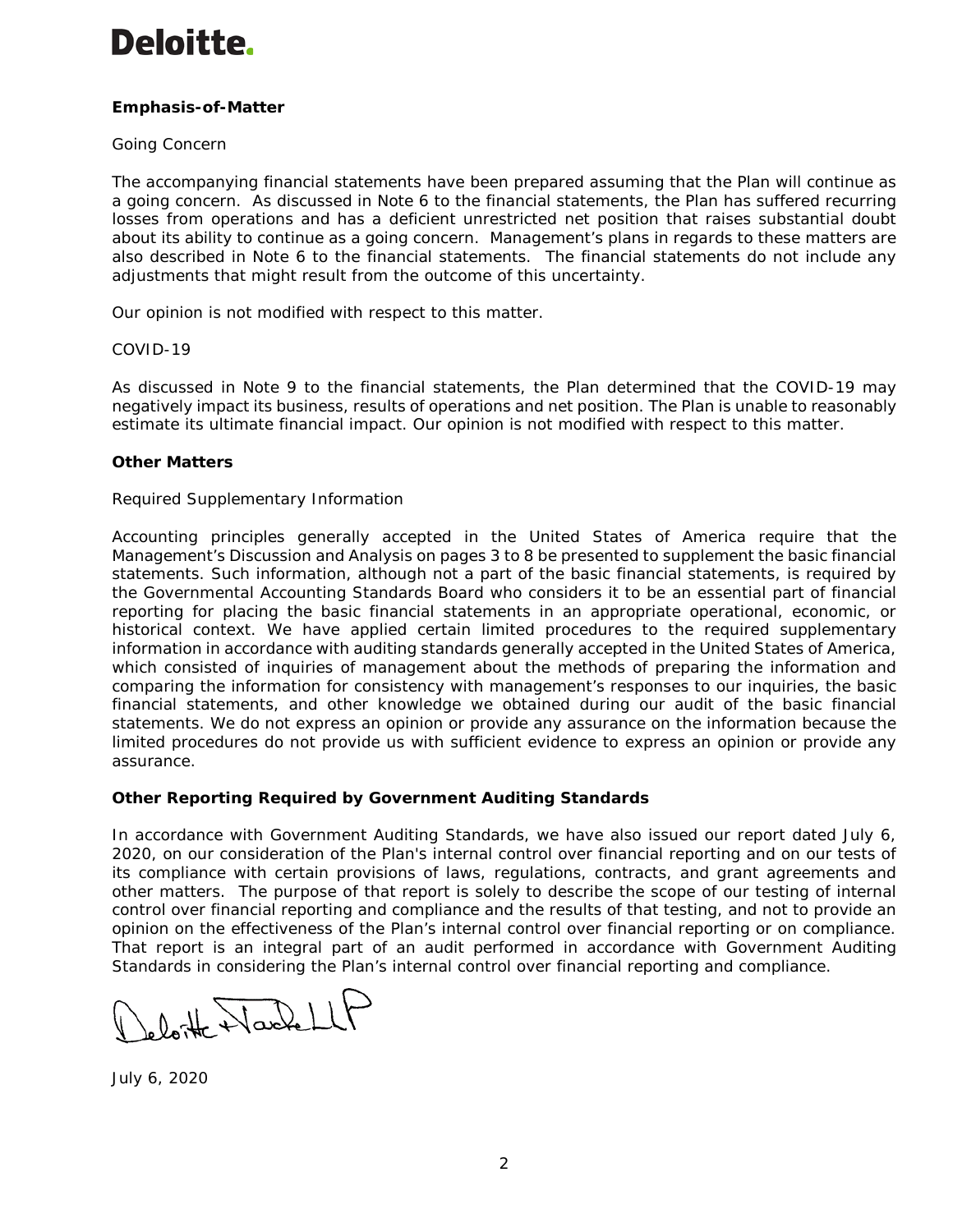Management's Discussion and Analysis Years Ended September 30, 2019 and 2018

The following discussion and analysis on the financial performance and activity of MiCare Health Insurance Plan (the Plan) is to provide an introduction and understanding on the basic financial statements of the Plan for the fiscal year ended September 30, 2019. This discussion has been prepared by the management and should be read in conjunction with the financial statements and notes thereto, which follow this section.

#### **Background**

FSM National Government Employee's Health Insurance Plan (FSMNGEHIP), was established by the Federated States of Micronesia under Public Law 3-82 that was enacted on December 26, 1984 for the purpose of establishing a fund to pay for eligible members' certain medical expenses, both onisland and off-island.

Participation to the Plan is optional for employees and employers, both public and private entities, in the Federated States of Micronesia with the exception of FSM National Government employees wherein their enrollment to the program is mandatory. Premiums are paid on a fixed bi-weekly rate for the five plan options: non-referral option, basic option, supplemental resident option, supplemental non-resident option, and regional/international workers option.

The Plan is under the governance of the Board of Directors, which consists of four (4) member representatives from each state government, one (1) from the FSM National Government and one (1) member representing the private health sector, all of which are appointed by the President and confirmed by the FSM Congress. The seventh member of the board is the Administrator who is appointed by the Board of Directors and serves as an ex-officio member.

In fiscal year 2018, Public Law No. 20-72 amended Section 401 to change FSM National Government Employees Health Insurance Plan to MiCare Health Insurance Plan.

### **Overview of the Financial Statements**

The financial statements presented herein include all of the activities of the Plan. There are three financial statements presented, namely the Statement of Net Position; the Statement of Revenues, Expenses, and Changes in Net Position; and the Statement of Cash Flows. These financial statements present the overall financial picture of the Plan from the economic resources measurement focus using the accrual basis of accounting.

The accounts of MiCare Health Insurance Plan are organized as a proprietary fund. Proprietary funds are used by governmental units that are operated in a manner similar to private business enterprises. The Plan's budget is prepared by management with the concurrence of the board of directors.

#### **Financial Highlights**

- Total net position deficiency at the end of FY2019 is \$2,028,305.
- Total liabilities in FY2019 increased by \$57,811 as compared to 2018.
- Total net operating revenues in FY2019 decreased by \$57,528 as compared to 2018.
- Total operating expenses increased by \$194,382 or 3% from \$7,721,913 in 2018 to \$7,916,295 in 2019.
- Total non-operating revenues in FY2019 are \$1,204,964 of which \$1,150,000 was an appropriation from the FSM Congress.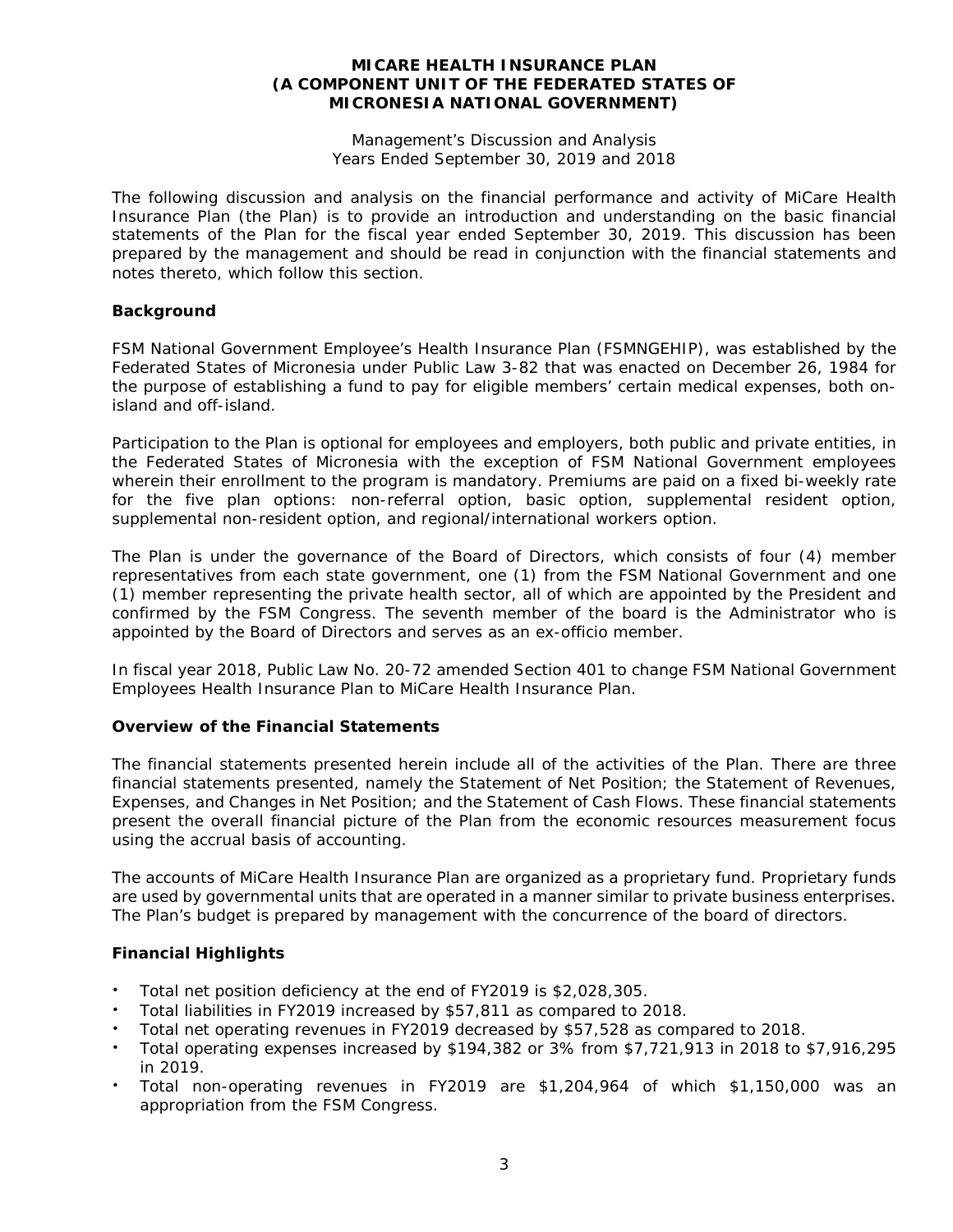Management's Discussion and Analysis Years Ended September 30, 2019 and 2018

#### **Statement of Net Position**

The Statement of Net Position presents the assets, liabilities and net position of the Plan as of the end of the fiscal year. This statement is a point of time financial statement. The purpose of the statement of net position is to present to the readers of the financial statements a fiscal snapshot of the Plan. The statement of net position presents end-of-year data concerning assets (current and noncurrent), liabilities (current and noncurrent), and net position (assets minus liabilities).

From the data presented, readers of the statement of net position are able to determine the assets available to continue the operations of the Plan. They also are able to determine how much the Plan owes vendors and others. Finally, the statement of net position provides a picture of the net position (assets minus liabilities), which is a useful indicator of whether the overall financial position of the Plan is improving or weakening.

The following table summarizes the financial condition of the Plan for the years ended September 30, 2019, 2018 and 2017.

|                                           | 2019        | 2018          | 2017        |
|-------------------------------------------|-------------|---------------|-------------|
| Assets:                                   |             |               |             |
| Current assets                            | \$1,533,084 | \$1,899,039   | \$3,803,219 |
| Noncurrent assets                         | 261,989     | 274,529       | 337,695     |
| <b>Total assets</b>                       | \$1,795,073 | \$2,173,568   | \$4,140,914 |
|                                           |             |               |             |
| Liabilities:                              |             |               |             |
| Current liabilities                       | \$3,823,378 | \$3,765,567   | \$5.284.856 |
| Net position (deficiency):                |             |               |             |
| Invested in capital assets                | 34,213      | 2,636         | 337,695     |
| Unrestricted                              | (2,062,518) | (1, 594, 635) | 1,481,637   |
| Total net position (deficiency)           | (2,028,305) | (1, 591, 999) | 1,143,942   |
| <b>Total liabilities and net position</b> | \$1,795,073 | \$2.173.568   | \$4,140,914 |

#### **Table 1: Summary of Net Position of MiCare Health Insurance Plan**

Current assets decreased by \$365,955 compared to prior year. Cash and cash equivalents decreased by \$149,351. The decrease in cash and cash equivalents resulted from the following:

1. Higher number of claims paid for both off-island and on-island providers compared to FY18.

- 2. Higher number of claims paid to individuals for reimbursements compared to FY2018.
- 3. New vehicle for MiCare Administrator bought in FY2019.
- 4. In 2019, MiCare contracted three individuals to help the offices in Chuuk, Yap and Kosrae.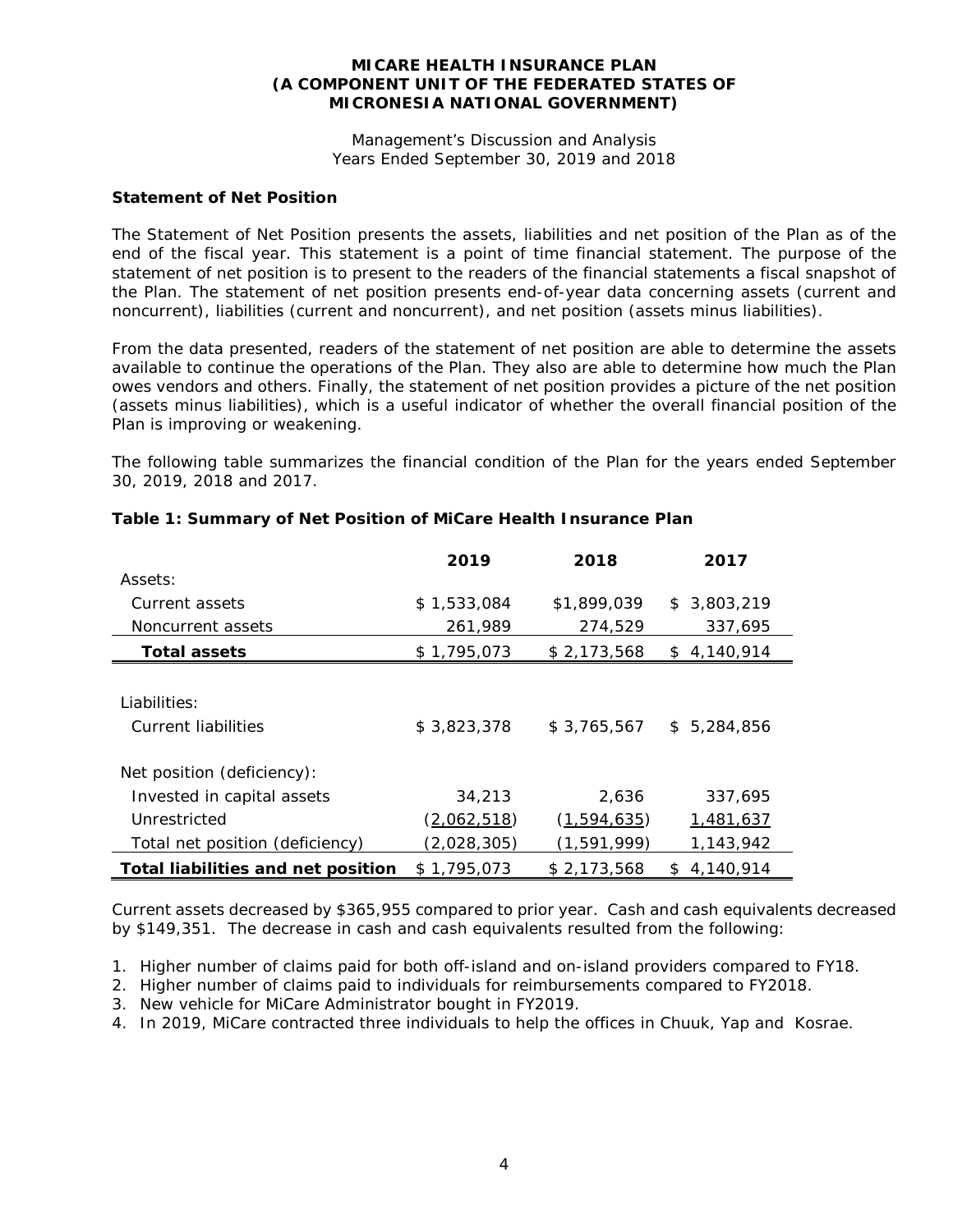Management's Discussion and Analysis Years Ended September 30, 2019 and 2018

Investments increased by \$53,389 compared to 2018. Premium receivables for 2019 decreased by \$192,815. The vast majority of accounts receivable as of 09/30/19 are recorded as bad debt expense due to no movement in the accounts for over one year.

Noncurrent assets comprise the Plan's property and equipment, net of accumulated depreciation. For additional information concerning capital assets, please see note 5 to the financial statements.

Current liabilities in FY2019 increased by \$57,811 as compared to FY2018. Table 2 below gives a breakdown of what comprised total liabilities as of September 30, 2019:

#### **Table 2: Breakdown of Liabilities as of 09/30/19 for MiCare Health Insurance Plan**

| Genesis Clinic (Out-Patient)                    | 1,080,971<br>\$ |  |
|-------------------------------------------------|-----------------|--|
| Genesis Hospital (In-Patient)                   | 10,569          |  |
| <b>Genesis Dental</b>                           | 36,466          |  |
| Berysin Community Health Center                 | 4,455           |  |
| Kaselehlie Dental                               | 18,500          |  |
| Medpharm                                        | 15,386          |  |
| Pohnpei Family Health Clinic                    | 20,739          |  |
| Family Clinic & Pharmacy                        | 505             |  |
| Pohnpei State Hospital                          | 409,989         |  |
| Kosrae State Hospital                           | 81,778          |  |
| Chuuk State Hospital                            | 19,442          |  |
| Yap State Hospital                              | 52,608          |  |
| On-island IBNR                                  | 909,951         |  |
| Total On-island Claim Liability as of 09/30/19  | 2,661,359       |  |
| Total Off-island Claims Hawaii/Guam/Others      | 717,025         |  |
| <b>Total Off-island Claims Manila</b>           | 333,156         |  |
| Off-island Claims for previous years            | 12,560          |  |
| Total Off-island Claim liability as of 09/30/19 | 1,062,741       |  |
| Patient deposits                                | 31,331          |  |
| Revenue for future periods                      | 11,567          |  |
| Other payables - Administration                 | 56,380          |  |
| Total Other Liabilities as of 09/30/19          | 99,278          |  |
| <b>Total Current Liabilities</b>                | \$3,823,378     |  |

The net position for the year 2019 decreased by (\$436,306) leaving a net deficiency of (\$2,028,305).

#### **Statement of Revenues, Expenses and Changes in Net Position**

Changes in total net position as presented on the statement of net position are based on the activity in the statement of revenues, expenses and changes in net position. The purpose of this statement is to present the revenues received by the Plan, both operating and non-operating, and expenses incurred by the Plan, operating and non-operating, and any revenues, expenses, gains and losses received or spent by the Plan.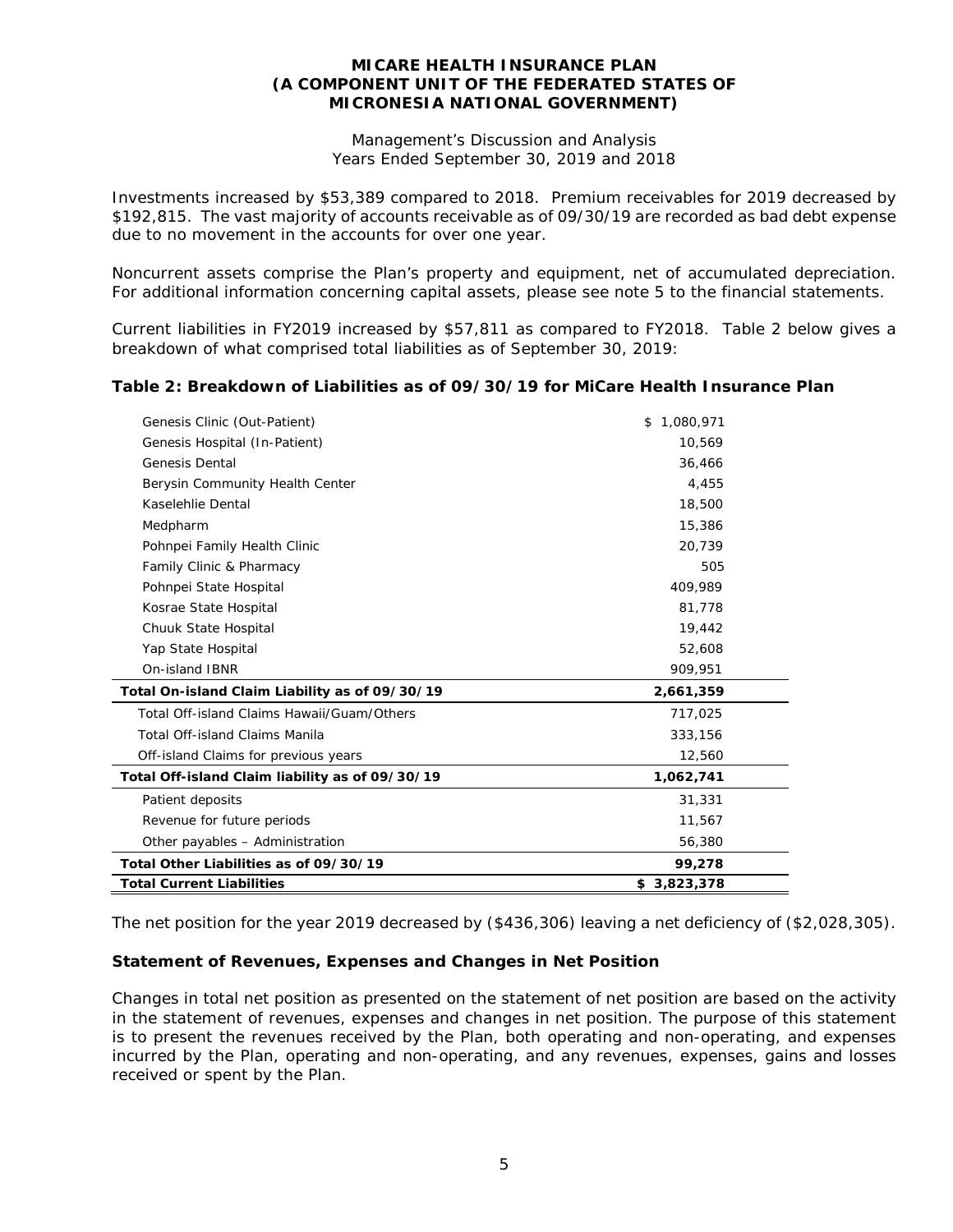#### Management's Discussion and Analysis Years Ended September 30, 2019 and 2018

Insurance premiums collected from plan members are the major source of operating revenues of MiCare Plan. Operating expenses are those medical expenses incurred by plan members and the necessary cost to administer the Plan to carry out its mission. Non-operating revenues are revenues received for which goods or services are not provided such as investment income, appropriations from FSM National Government and others.

The following table summarizes the financial operations of MiCare Plan for the years ended September 30, 2019, 2018 and 2017:

|                                                   | 2019          | 2018          | 2017            |
|---------------------------------------------------|---------------|---------------|-----------------|
| <b>Operating revenues</b>                         | \$6,275,025   | \$6,332,553   | \$6,420,104     |
| <b>Operating expenses</b>                         | 7,916,295     | 7,721,913     | 7,617,916       |
| Net operating income (loss)                       | (1,641,270)   | (1,389,360)   | (1, 197, 812)   |
| <b>Non-operating revenues</b>                     | 1,204,964     | 941,303       | 503,665         |
| Increase (decrease) in net position               | (436, 306)    | (448, 057)    | (694, 147)      |
| Net position (deficiency) at beginning<br>of year | (1, 591, 999) | (1, 143, 942) | (449, 795)      |
| Net position (deficiency) at end of<br>year       | \$(2,028,305) | \$(1,591,999) | \$(1, 143, 942) |

In fiscal year 2019, net operating revenue collections were \$6,275,025 (total revenue of \$6,445,857 less uncollectible accounts of \$170,832).

| 2019        |             |              |
|-------------|-------------|--------------|
|             | 2018        | 2017         |
|             |             |              |
|             |             | \$6,431,567  |
| 2,982       | 1,265       | 15,756       |
| \$6,445,857 | \$6,453,841 | \$6,447,323  |
|             | \$6,442,875 | \$ 6,452,576 |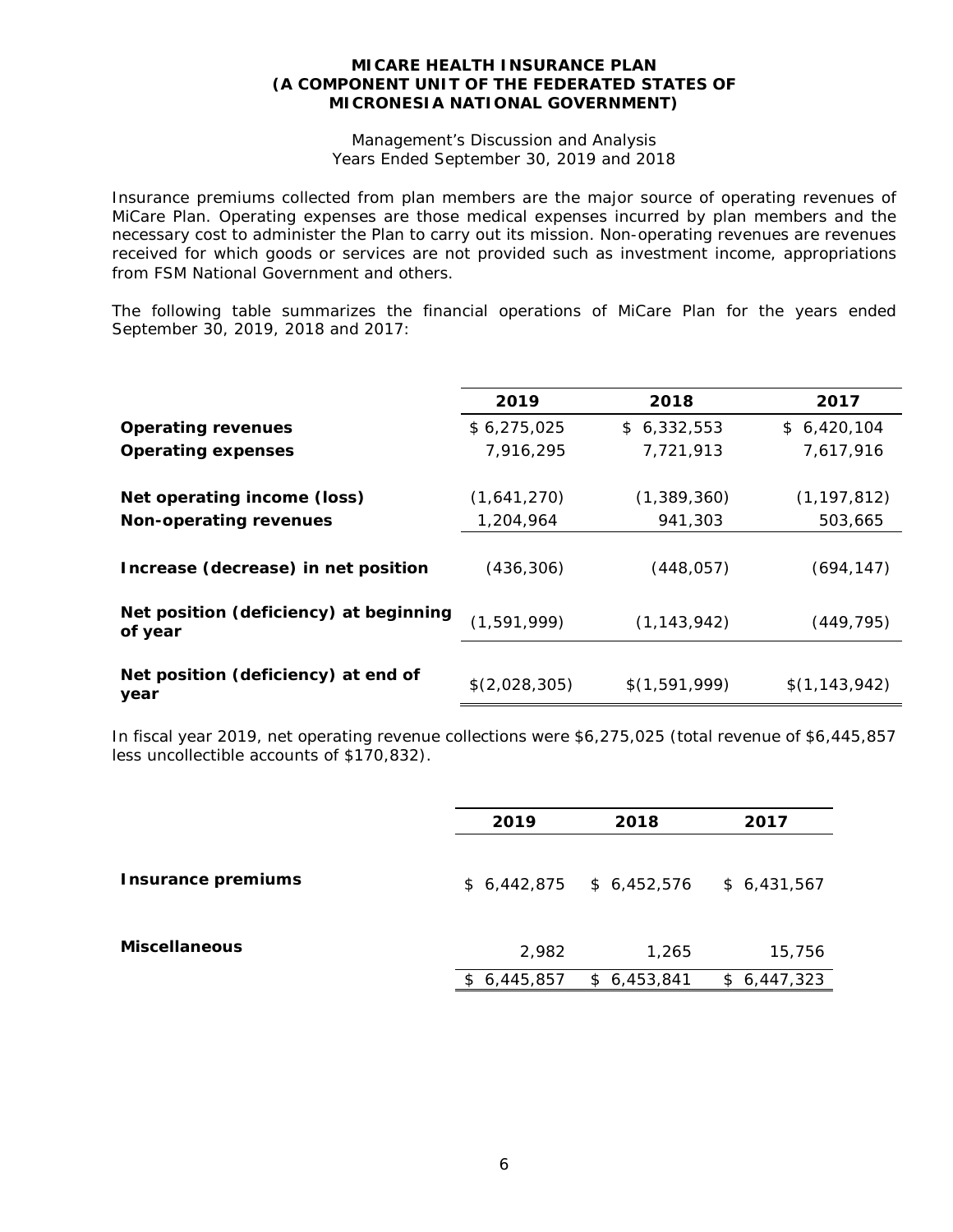Management's Discussion and Analysis Years Ended September 30, 2019 and 2018

Table 5 below indicates health premium and extended pharmacy premium by state (both private and public) and national agencies (FSM National Government).

|                                 | Premium Revenue for Fiscal Year 2019                                                                   |           |           |           |                          |                      |             |
|---------------------------------|--------------------------------------------------------------------------------------------------------|-----------|-----------|-----------|--------------------------|----------------------|-------------|
|                                 | National<br>Kosrae<br>Chuuk<br>Yap<br>Pohnpei State<br>Overseas<br>State<br>State<br>State<br>Agencies |           |           |           |                          | <b>Total Premium</b> |             |
| Health<br>Insurance<br>Premiums | \$3,865,662                                                                                            | \$667,287 | \$236,264 | \$506,304 | \$1,122,262              | \$14,856             | \$6,412,635 |
| Extended<br>Pharmacy            | 25,240                                                                                                 | 1,400     | 600       | 2,800     | $\overline{\phantom{a}}$ | 200                  | 30,240      |
|                                 | \$3,890,902                                                                                            | \$668,687 | \$236,864 | \$509,104 | \$1,122,262              | \$15,056             | \$6,442,875 |

Of the total amount of health premiums in fiscal year 2019, Pohnpei State had the highest premium contribution to the Plan. Of the total amount, the Plan collected \$3,865,662 (60.0 %); followed by National \$1,122,262 (17.4 %); Kosrae State \$667,287 (10.4 %); Yap State \$506,304 (7.9 %), Chuuk State \$236,264 (3.7 %) and Overseas \$14,856 (0.2 %). Premiums for each state represent premiums received from state government, agencies, private businesses and individual accounts.

The extended pharmacy coverage is optional and is only for members who need more than 30 supplies of medicine. Total collections for extended pharmacy premiums were \$30,240. Pohnpei has the highest number of members under the extended pharmacy coverage followed by Yap, Kosrae, Chuuk and Overseas Employees.

Total operating expenses for fiscal year 2019 increased by 2.5% to \$7,916,295 compared to \$7,721,913 of 2018. Medical claims and administrative expenses are the two major types of operating expenses of the Plan.

| <b>Operating Expenses</b> | 2019        | 2018        | 2017        |
|---------------------------|-------------|-------------|-------------|
| <b>Medical Claims</b>     | \$7,259,273 | \$7,097,407 | \$7,137,451 |
| Administration            | 657,022     | 624,506     | 480,465     |
|                           | \$7.916.295 | \$7,721,913 | \$7,617,916 |

Medical expenses of \$7,259,273 in fiscal year 2019 increased by \$161,866 (2.3 %) compared with 2018. The following table below indicates medical expenses by type of claims for fiscal year 2019.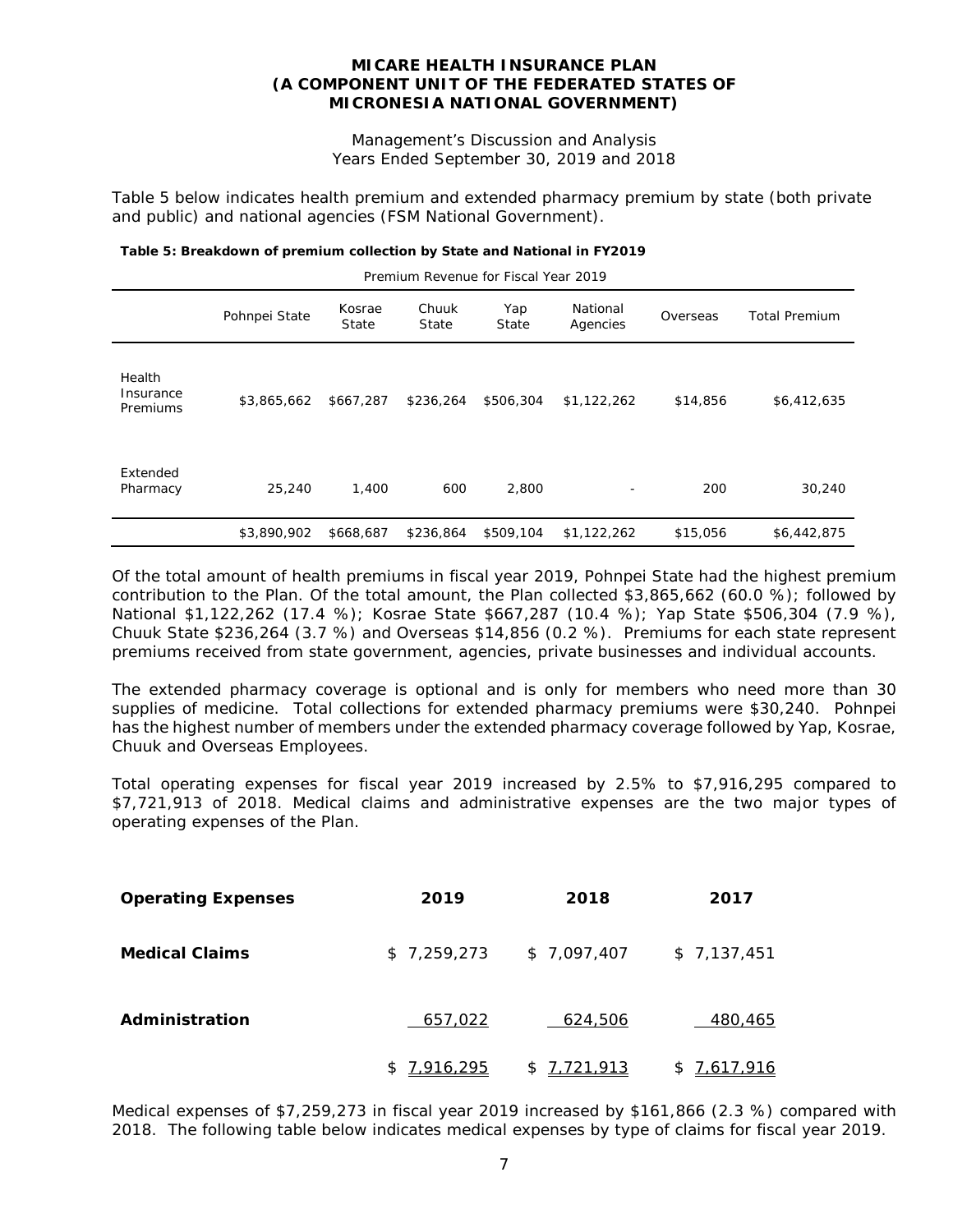Management's Discussion and Analysis Years Ended September 30, 2019 and 2018

**Table 7: Breakdown of cost associated to medical services/non-medical services**

| <b>State</b> | Offisland<br>Claims | Airfare   | Chronic<br><b>Medicine</b> | Stipend/Visa<br>/Ambulance<br>Transp. | Capitation     | Onisland<br>Claims       | <b>Total Medical</b><br><b>Expenses</b> |
|--------------|---------------------|-----------|----------------------------|---------------------------------------|----------------|--------------------------|-----------------------------------------|
| Pohnpei      | 2,641,090<br>\$     | \$232,619 | \$161,100                  | \$<br>9,666                           | ,091,638<br>\$ | \$<br>1,387,386          | 5,523,499<br>\$                         |
| Kosrae       | 30,877              | 54.989    | 2.664                      | 3.771                                 | 196.130        | $\overline{\phantom{a}}$ | 288,431                                 |
| Chuuk        | 166.028             | 8,623     | 5,322                      | $\overline{\phantom{a}}$              | 70.010         | 2.009                    | 251,992                                 |
| Yap          | 932.148             | 93,631    | 157                        | 3.266                                 | 151.254        | $\overline{\phantom{a}}$ | 1,180,456                               |
| Overseas     | 14,158              |           | 737                        |                                       | -              |                          | 14,895                                  |
|              | \$<br>3.784.301     | \$389,862 | 169.980<br>\$              | \$<br>16.703                          | \$1,509,032    | 1,389,395<br>\$          | 7,259,273<br>\$                         |

Net administrative expenses for 2019 were \$657,022. Of the total administrative expenses, \$91,999 was funded by a Congressional appropriation and \$565,023 was for administration costs incurred (15% less than the approved budget of \$640,254) for actual administrative costs incurred.

Management's Discussion and Analysis for the fiscal year ended September 30, 2018 is set forth in the MiCare Plan's report on the audit of financial statements, which is dated June 27, 2019. That Discussion and Analysis explains the major factors impacting the 2018 financial statements and can be obtained via the Office of the Public Auditor's website at [www.fsmopa.fm](http://www.fsmopa.fm/) or MiCare Plan's website at [www.micareplan.fm.](http://www.micareplan.fm/)

#### **Economic Outlook**

The recommended premium increase by the actuarial study in 2018 was not fully implemented in FY2019 and FY2020. In FY2020, because of COVID-19 travel restrictions, basic approved referrals have been put on hold. This contributed to a decrease in referrals in FY2020 and as a result, a decrease in off-island claim costs. During this challenging times with COVID-19 pandemic, it is unlikely that MiCare will be implementing a premium increase any time soon and will continue to seek financial assistance from the FSM Government. For any questions or clarifications, please contact MiCare office by telephone (691) 320-2549 or by email [info@micareplan.fm](mailto:info@micareplan.fm).

The Management's Discussion and Analysis is designed to provide a general overview of the Plan's financial condition and performance. Questions concerning any of the information provided in this discussion and analysis or requests of information should be addressed to the Plan Administrator, MiCare Plan, PO Box 2156, Kolonia, Pohnpei FM 96941.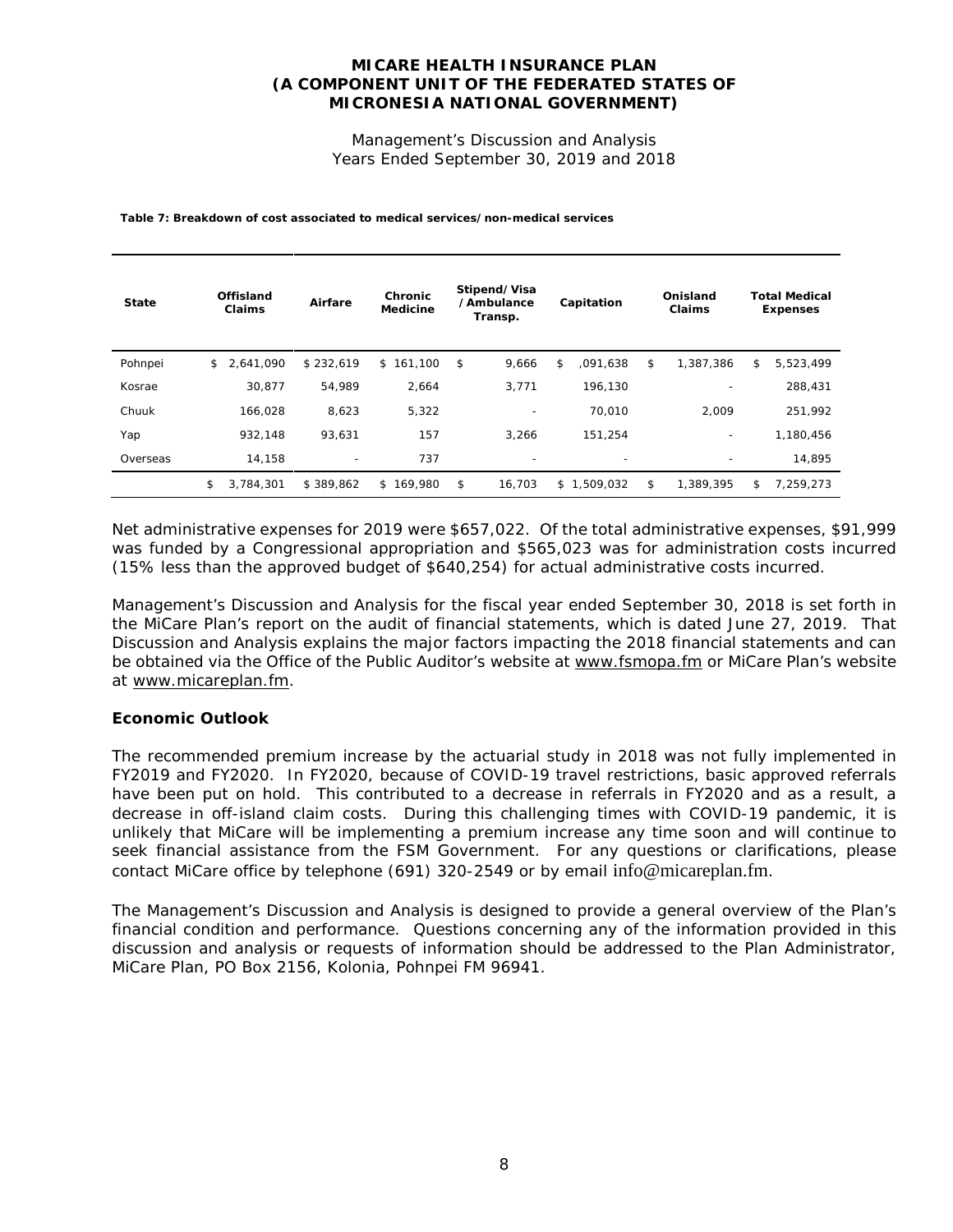# Statements of Net Position September 30, 2019 and 2018

| <b>ASSETS</b>                                                                                                                                                       |     | 2019                             | 2018 |                                                    |
|---------------------------------------------------------------------------------------------------------------------------------------------------------------------|-----|----------------------------------|------|----------------------------------------------------|
|                                                                                                                                                                     |     |                                  |      |                                                    |
| Current assets:<br>Cash and cash equivalents<br>Investments<br>Premiums receivable, net<br>Receivable from FSM National Government, net<br>Accounts receivable, net | \$  | 265,962<br>1,151,287<br>115,835  | \$   | 415,313<br>1,097,898<br>308,650<br>73,055<br>4,123 |
| Total current assets                                                                                                                                                |     | 1,533,084                        |      | 1,899,039                                          |
| Capital assets:<br>Nondepreciable capital assets, net of impairment<br>Capital assets, net of accumulated depreciation                                              |     | 34,213<br>34,213                 |      | 2,636<br>2,636                                     |
| Deposits with service providers                                                                                                                                     |     | 227,776                          |      | 271,893                                            |
| <b>Total assets</b>                                                                                                                                                 |     | 1,795,073                        | \$   | 2,173,568                                          |
| <b>LIABILITIES AND NET POSITION</b>                                                                                                                                 |     |                                  |      |                                                    |
| <b>Current liabilities:</b><br>Accounts payable - medical claims<br>Accounts payable - other<br><b>Total liabilities</b>                                            | \$. | 3,724,100<br>99,278<br>3,823,378 | \$   | 3,725,541<br>40,026<br>3,765,567                   |
| Commitments and contingencies                                                                                                                                       |     |                                  |      |                                                    |
| Net position:<br>Net investment in capital assets<br>Unrestricted                                                                                                   |     | 34,213<br>(2,062,518)            |      | 2,636<br>(1, 594, 635)                             |
| Total net position                                                                                                                                                  |     | (2,028,305)                      |      | (1, 591, 999)                                      |
| Total liabilities and net position                                                                                                                                  | \$  | 1,795,073                        | \$   | 2,173,568                                          |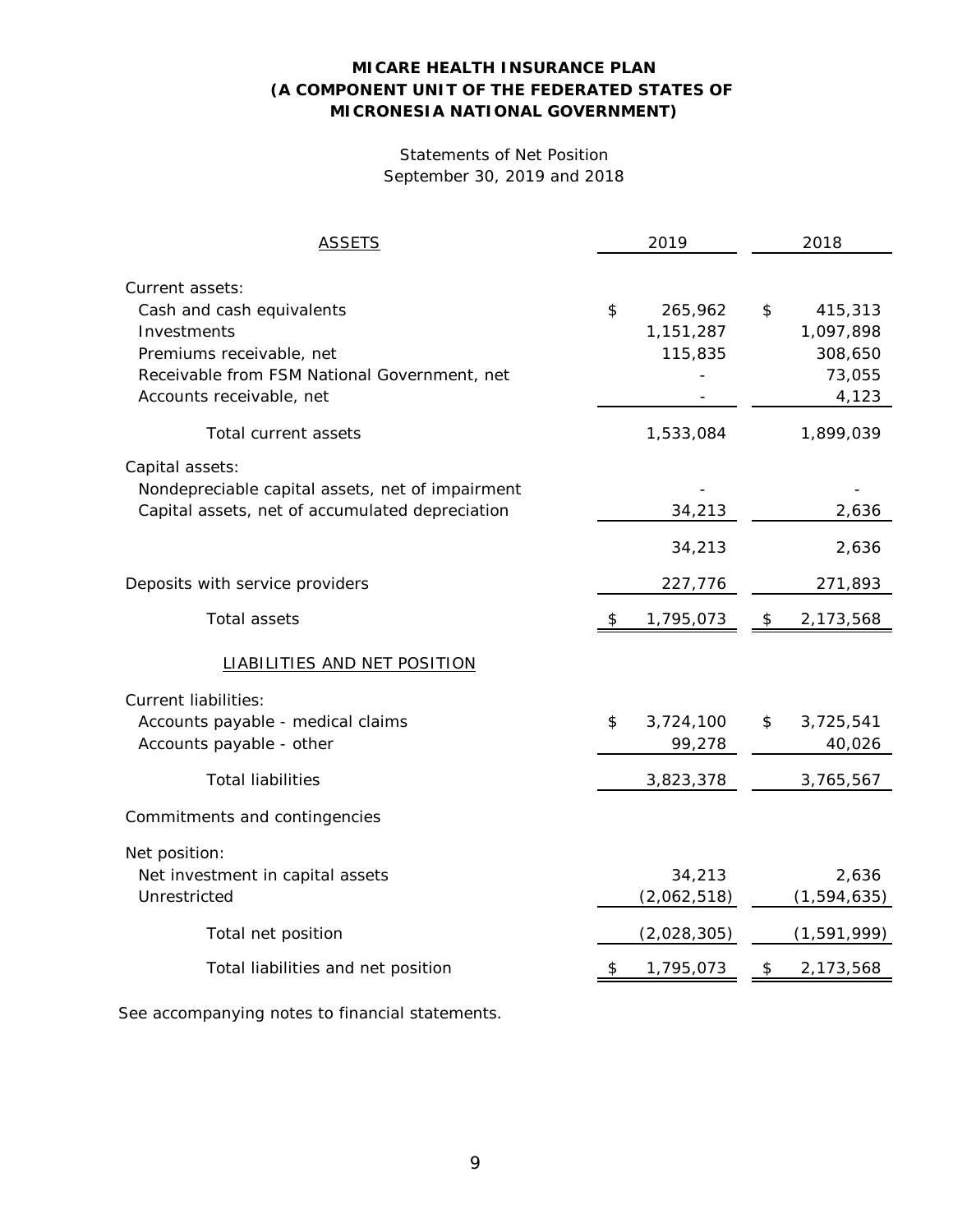# Statements of Revenues, Expenses, and Changes in Net Position Years Ended September 30, 2019 and 2018

|                                                          | 2019            | 2018                |
|----------------------------------------------------------|-----------------|---------------------|
|                                                          |                 |                     |
| Operating revenues:                                      |                 |                     |
| Insurance premiums                                       | \$<br>6,442,875 | 6,452,576<br>\$     |
| <b>Miscellaneous</b>                                     | 2,982           | 1,265               |
|                                                          | 6,445,857       | 6,453,841           |
| Less uncollectible accounts                              | (170, 832)      | (121, 288)          |
| Net operating revenues                                   | 6,275,025       | 6,332,553           |
| Operating expenses:                                      |                 |                     |
| Medical claims                                           | 7,259,273       | 7,097,407           |
| Personnel services                                       | 379,920         | 316,360             |
| Contractual services                                     | 97,012          | 123,523             |
| Travel                                                   | 70,483          | 62,918              |
| Rent                                                     | 30,530          | 52,036              |
| Supplies                                                 | 17,281          | 11,579              |
| Communications                                           | 16,103          | 14,199              |
| <b>Utilities</b>                                         | 15,703          | 14,302              |
| Depreciation                                             | 5,031           | 12,059              |
| Repairs and maintenance                                  | 3,196           | 3,420               |
| Printing                                                 | 2,297           | 2,773               |
| Insurance                                                | 816             | 848                 |
| Miscellaneous                                            | 18,650          | 10,489              |
| Net operating expenses                                   | 7,916,295       | 7,721,913           |
| Loss from operations                                     | (1,641,270)     | (1, 389, 360)       |
| Non-operating revenues (expenses):                       |                 |                     |
| <b>Contribution from FSM National Government</b>         | 1,150,000       | 670,384             |
| Net increase (decrease) in the fair value of investments | 53,389          | (3,075)             |
| Other revenues                                           | 1,575           | 3,178               |
| Recovery of medical claims                               |                 | 593,816             |
| Impairment loss on nondepreciable capital assets         |                 | (323,000)           |
| Total net non-operating revenues                         | 1,204,964       | 941,303             |
| Change in net position                                   | (436, 306)      | (448, 057)          |
| Net position at beginning of year                        | (1,591,999)     | (1, 143, 942)       |
| Net position at end of year                              | (2,028,305)     | (1, 591, 999)<br>\$ |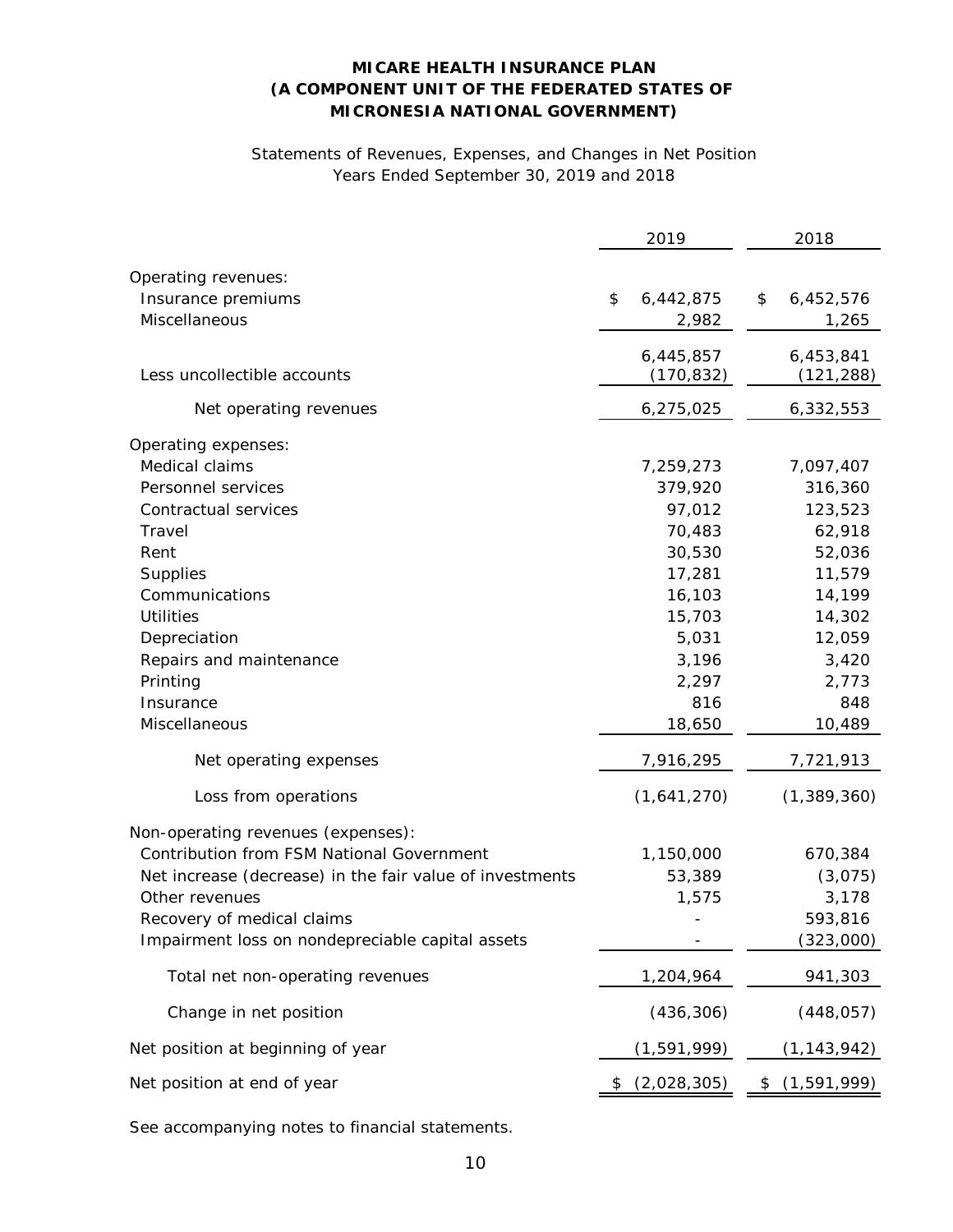Statements of Cash Flows Years Ended September 30, 2019 and 2018

|                                                                                                                                                                                                          | 2019                                           | 2018                                         |
|----------------------------------------------------------------------------------------------------------------------------------------------------------------------------------------------------------|------------------------------------------------|----------------------------------------------|
| Cash flows from operating activities:<br>Premiums received<br>Medical claims and benefits paid<br>Cash paid to suppliers and employees                                                                   | \$<br>6,555,018<br>(7, 226, 597)<br>(592, 739) | 6,411,411<br>\$<br>(7,998,393)<br>(639, 668) |
| Net cash used in operating activities                                                                                                                                                                    | (1, 264, 318)                                  | (2, 226, 650)                                |
| Cash flows from capital and related financing activities:<br>Acquisition of fixed assets                                                                                                                 | (36, 608)                                      |                                              |
| Cash flows from investing activities:<br>Net purchases, sales and maturities of investments<br>Interest and dividends received                                                                           | (18,691)<br>20,266                             | (15, 235)<br>18,413                          |
| Net cash provided by investing activities                                                                                                                                                                | 1,575                                          | 3,178                                        |
| Cash flows from noncapital financing activities:<br>Contribution from the FSM National Government                                                                                                        | 1,150,000                                      | 670,384                                      |
| Net change in cash and cash equivalents<br>Cash and cash equivalents at beginning of year                                                                                                                | (149, 351)<br>415,313                          | (1,553,088)<br>1,968,401                     |
| Cash and cash equivalents at end of year                                                                                                                                                                 | 265,962<br>\$                                  | 415,313<br>\$                                |
| Reconciliation of loss from operations to net cash used in<br>operating activities:<br>Loss from operations<br>Adjustment to reconcile loss from operations to net cash<br>used in operating activities: | (1,641,270)<br>\$                              | (1,389,360)<br>\$                            |
| Depreciation<br><b>Bad debts</b><br>(Increase) decrease in assets:                                                                                                                                       | 5,031<br>170,832                               | 12,059<br>121,288                            |
| Premium receivable<br>Accounts receivable<br>Deposits with service providers                                                                                                                             | 111,716<br>(2, 555)<br>34,117                  | 54,384<br>(96, 814)<br>(2, 734)              |
| Increase (decrease) in liabilities:<br>Accounts payable - medical claims<br>Accounts payable - other                                                                                                     | (1, 441)<br>59,252                             | (900, 986)<br>(24, 487)                      |
| Net cash used in operating activities                                                                                                                                                                    | (1, 264, 318)<br>\$                            | (2, 226, 650)<br>$\frac{1}{2}$               |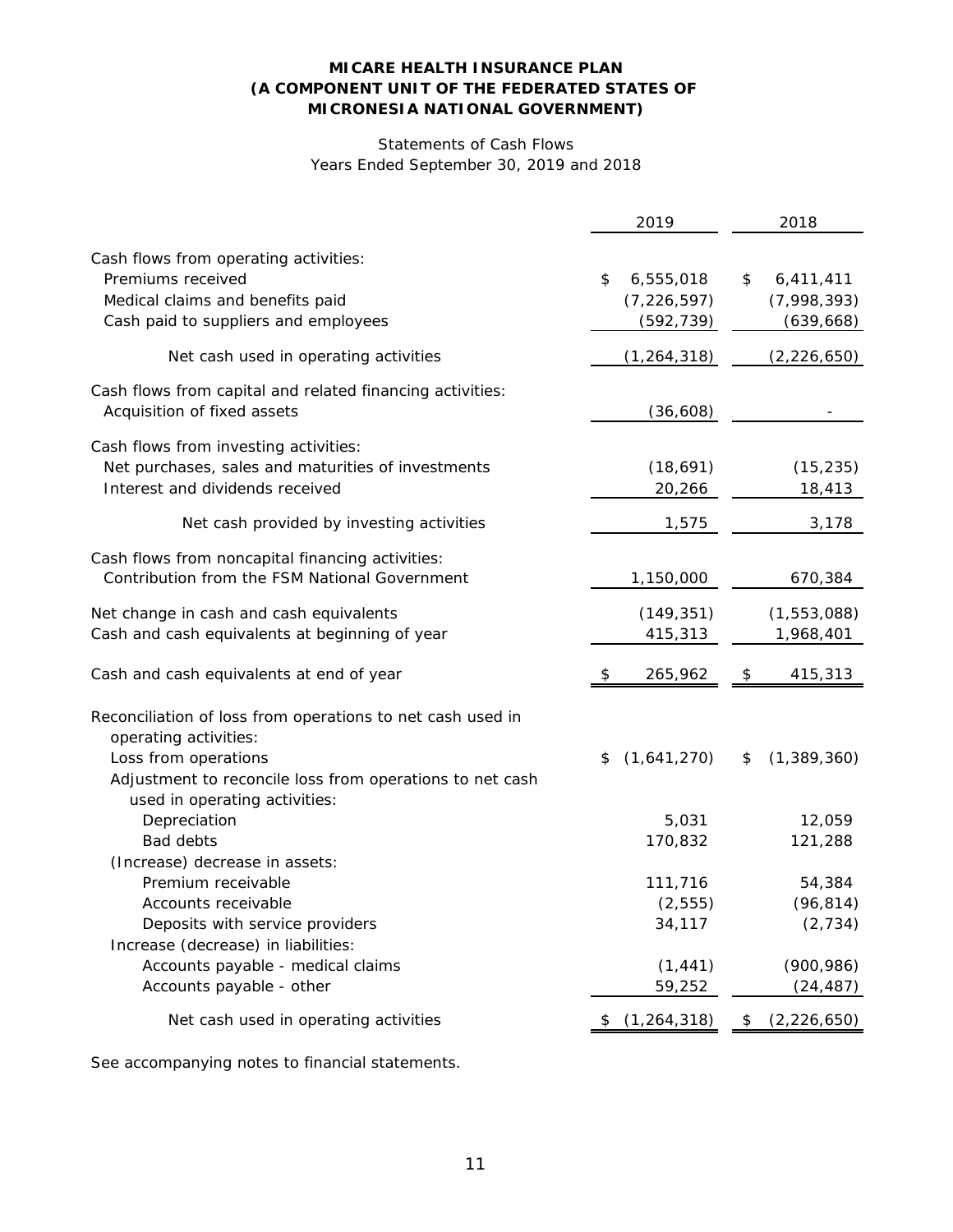Statements of Cash Flows, Continued Years Ended September 30, 2019 and 2018

|                                                                                                                                         |    | 2019 |   | 2018                  |
|-----------------------------------------------------------------------------------------------------------------------------------------|----|------|---|-----------------------|
| Noncash operating activities:                                                                                                           |    |      |   |                       |
| Accounts payable - medical claims<br>Reversal of medical claims                                                                         | \$ |      | S | 593,816<br>(593, 816) |
|                                                                                                                                         |    |      |   |                       |
| Noncash capital and related financing acitivities:<br>Impairment loss on nondepreciable capital assets<br>Allowance for impairment loss | £  |      | S | 323,000<br>(323,000)  |
|                                                                                                                                         |    |      |   |                       |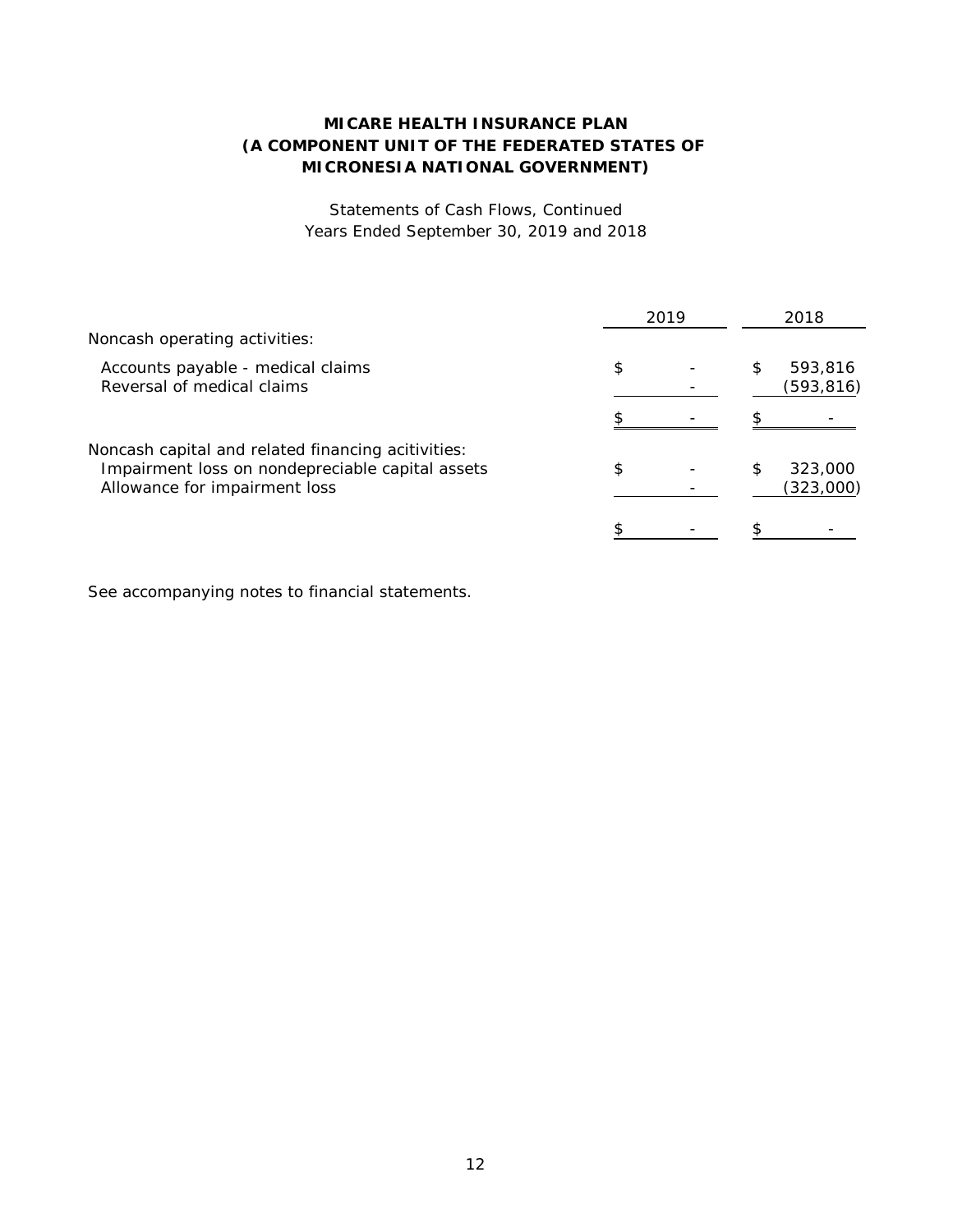Notes to Financial Statements September 30, 2019 and 2018

#### (1) Reporting Entity

FSM National Government Employees' Health Insurance Plan also known as MiCare Plan, Inc. (the Plan) was initially created by Public Law 3-82 in 1984 and amended by Public Law 12-77 of the Twelfth Congress of the Federated States of Micronesia (FSM) National Government in 2003. Public Law 20-72, MiCare Health Insurance Plan Act of 1984, which amended title 52 of the Code of FSM to realign the name of the Plan to "MiCare Health Insurance Plan". On March 21, 2019 the FSM Office of the Registrar of Corporations approved the adopted changes to the MiCare regulations which become effective April 1, 2019. The purpose of the Plan is to provide, arrange for, pay for, or reimburse the costs of medical, dental and vision treatment and care, hospitalization, surgery, prescription drugs, medicine, prosthetic appliances, out-patient care, and other medical care benefits, in cash or the equivalent in medicines and supplies.

The Plan's financial statements are incorporated into the financial statements of the FSM National Government as a component unit. The Plan is under the governance of a sevenmember Board of Directors, four of whom represent each of the four states of the FSM, one represents the FSM National Government, and one represents the private healthcare sector. These six members are appointed by the FSM President with the confirmation of the FSM Congress. The seventh member of the Board is the Plan Administrator who is selected by the Board and serves as an ex-officio member.

#### (2) Summary of Significant Accounting Policies

The accounting policies of the Plan conform to accounting principles generally accepted in the United States of America as applicable to governmental entities, specifically proprietary funds.

GASB Statement No. 34, *Basic Financial Statements - and Management's Discussion and Analysis - for State and Local Governments*, which was subsequently amended by GASB Statement No. 37, *Basic Financial Statements - and Management's Discussion and Analysis for State and Local Governments: Omnibus*, and modified by GASB Statement No. 38, *Certain Financial Statement Note Disclosures,* establish financial reporting standards for governmental entities, which require that management's discussion and analysis of the financial activities be included with the basic financial statements and notes and modifies certain other financial statement disclosure requirements.

To conform to the requirements of GASB Statement No. 34, equity is presented in the following net position categories:

- Net investment in capital assets; capital assets, net of accumulated depreciation, plus construction or improvement of those assets.
- Unrestricted; net position that is not subject to externally imposed stipulations. Unrestricted net position may be designated for specific purposes by action of management or the Board of Directors or may otherwise be limited by contractual agreements with outside parties.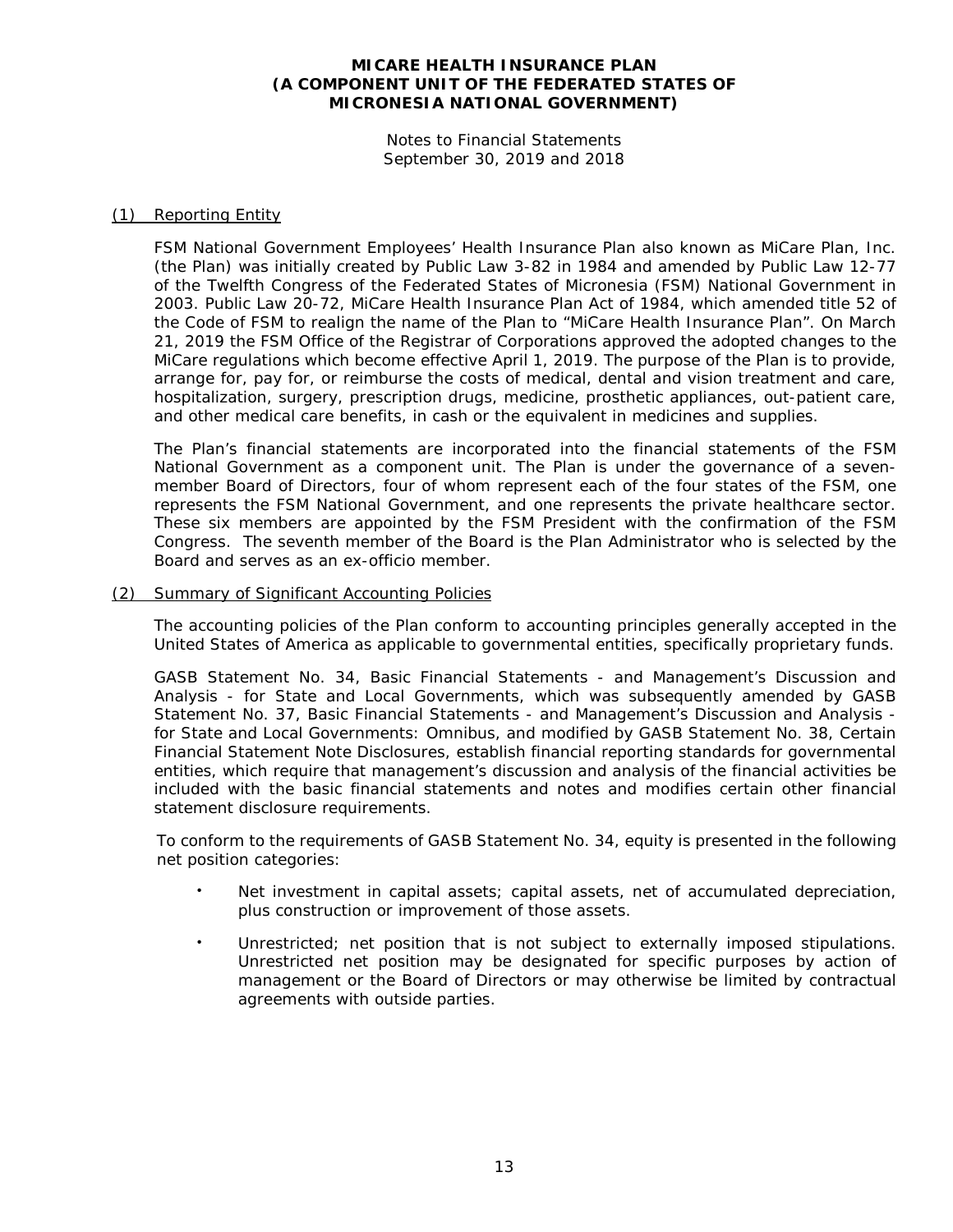Notes to Financial Statements September 30, 2019 and 2018

#### (2) Summary of Significant Accounting Policies, Continued

#### **Estimates**

The preparation of financial statements in conformity with accounting principles generally accepted in the United States of America requires management to make estimates and assumptions that affect the reported amounts of assets and liabilities and disclosure of contingent assets and liabilities at the date of the financial statements and the reported amounts of revenues and expenses during the reporting period. Actual results could differ from those estimates. A material estimate that is particularly susceptible to significant change in the near term relates to the determination of unbilled medical claims.

#### Basis of Accounting

Proprietary funds are accounted for on a flow of economic resources measurement focus. With this measurement focus, all assets and liabilities associated with the operation of the fund are included in the statements of net position. Proprietary fund operating statements present increases and decreases in net total assets. The accrual basis of accounting is utilized by proprietary funds. Under this method, revenues are recorded when earned and expenses are recorded at the time liabilities are incurred.

Proprietary funds distinguish operating revenues and expenses from non-operating items. Operating revenues and expenses generally result from providing services and producing and delivering goods in connection with a proprietary fund's principal ongoing operations. All other revenues are reported as non-operating. Operating expenses includes the cost of sales and services, administrative expenses, and depreciation on capital assets. Expenses not meeting this definition are reported as non-operating expenses.

#### Revenue Recognition

Health care premiums from enrolled members of the Plan are reported as revenue in the period such becomes due.

#### Cash and Cash Equivalents

For the purposes of the statements of net position and of cash flows, cash and cash equivalents are defined as cash in bank checking and savings accounts.

#### **Investments**

Investments and related investment earnings are recorded at fair value using quoted market prices. Fair value is the price that would be received to sell an asset or paid to transfer a liability (i.e. the exit price) in an orderly transaction between market participants at the date as of which the fair value of an asset or liability is determined.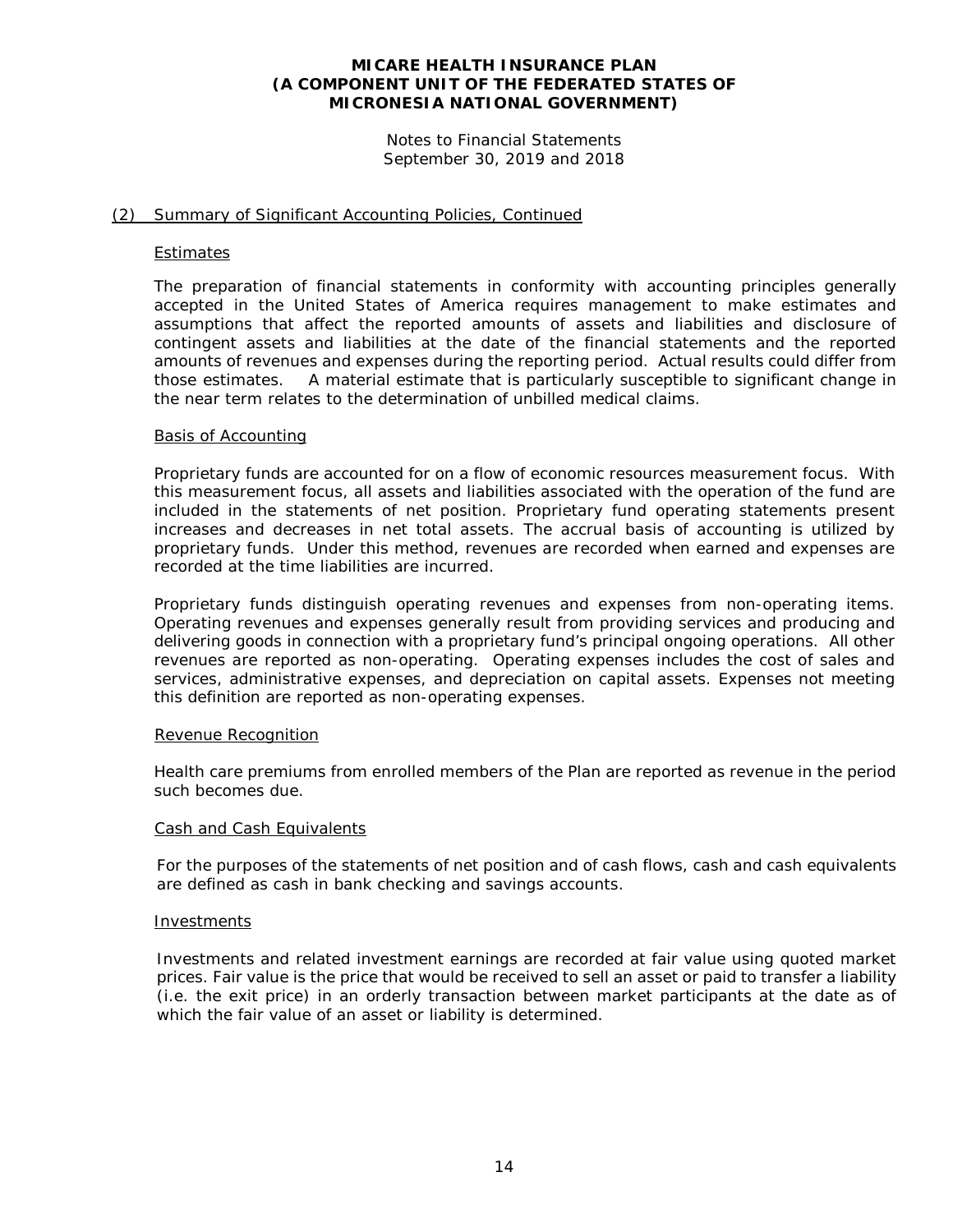Notes to Financial Statements September 30, 2019 and 2018

#### (2) Summary of Significant Accounting Policies, Continued

#### Premiums and Accounts Receivable

Premiums receivable are primarily due from the FSM National Government and its four States. Accounts receivable mainly include patient's share of the medical billings paid by the Plan. The Plan establishes an allowance for uncollectible accounts based on the credit risk of specific customers, historical trends and other information. The allowance for uncollectible accounts is stated at an amount which management believes will be adequate to absorb possible losses on accounts receivable that may become uncollectible based on evaluations of the collectability of these accounts and prior collection experience. The allowance is established through a provision for bad debts charged to expense. As of September 30, 2019 and 2018, the allowance for uncollectible accounts related to premium receivable was \$81,099 and \$0, respectively.

#### Deposits with Service Providers

Security deposits for medical claims are maintained for certain services providers and are recorded as deposits with service providers in the accompanying statements of net position.

#### Fixed Assets

Fixed assets are stated at cost, less accumulated depreciation. Depreciation is based on the straight-line method over the estimated useful lives of the respective assets. All of the assets have an estimated useful life of three to five years. The Plan capitalizes assets with individual values of \$1,000 and over. Assets with a value below \$1,000 are expensed in the year of purchase.

#### Deferred Outflows of Resources

In addition to assets, the statements of net position will sometimes report a separate section for deferred outflows of resources. This separate financial statement element, deferred outflows of resources represents a consumption of net position that applies to a future period and so will not be recognized as an outflow of resources (deduction of net position) until then. The Plan has no items that qualify for reporting in this category.

#### Medical Claims Payable

Medical claims payable represents the estimated liability on claims reported to the Plan and reserves for claims incurred but not yet reported. The liabilities for claims are determined using estimates of the ultimate net cost of all claims incurred through the financial statement date. While management believes that the liability for medical claims payable is adequate, such estimates may be more or less than the amounts ultimately paid when the claims are settled.

#### Deferred Inflows of Resources

In addition to liabilities, the statements of net position will sometimes report a separate section for deferred inflows of resources. This separate financial statement element, deferred inflows of resources represents an acquisition of net position that applies to a future period and so will not be recognized as an inflow of resources (addition of net position) until then. The Plan has no items that qualify for reporting in this category.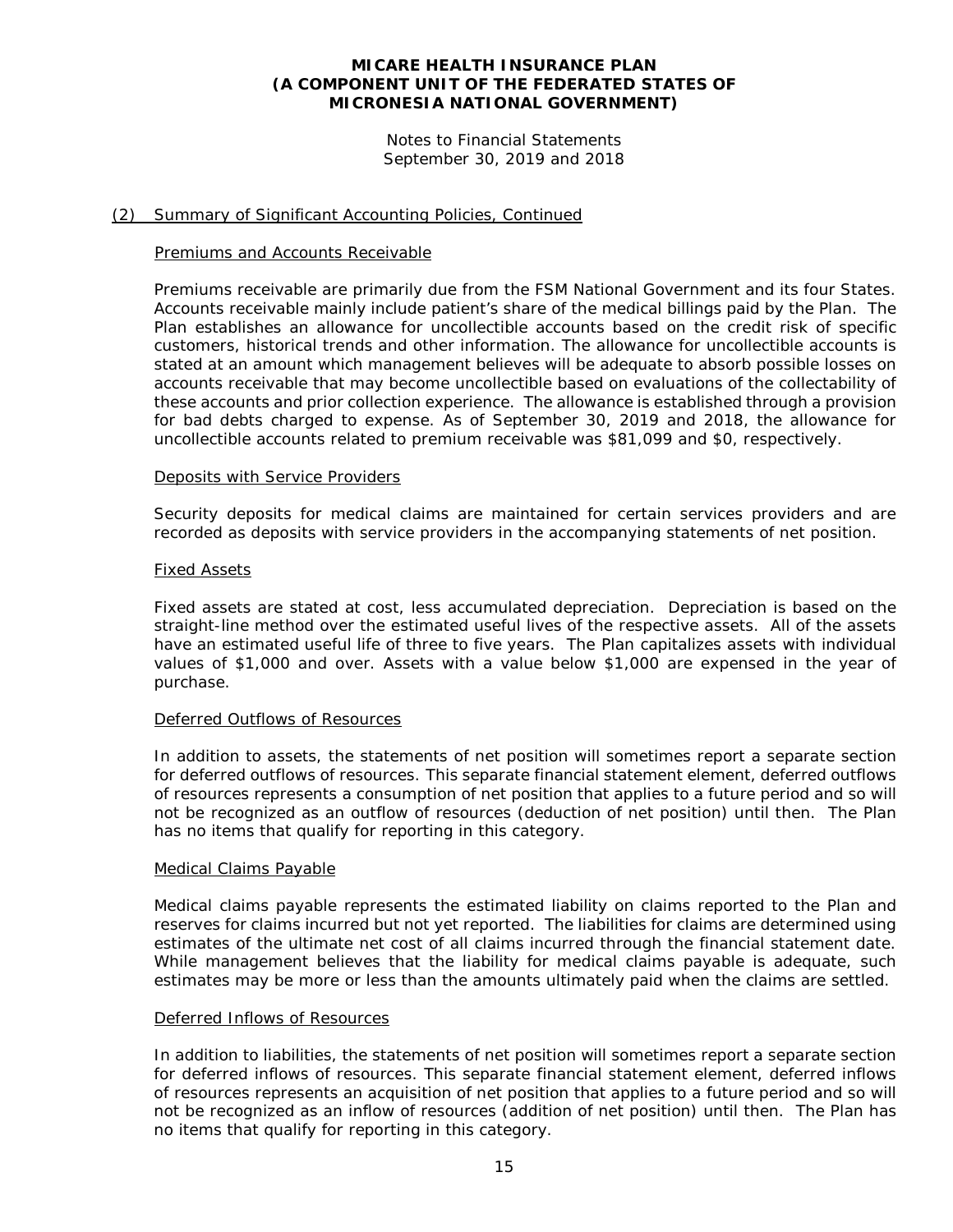Notes to Financial Statements September 30, 2019 and 2018

#### (2) Summary of Significant Accounting Policies, Continued

#### New Accounting Standards

During fiscal year 2019, the Plan implemented the following pronouncements:

- GASB Statement No. 83, *Certain Asset Retirement Obligations*, which addresses accounting and financial reporting for certain asset retirement obligations (AROs) associated with the retirement of a tangible capital asset.
- GASB Statement No. 88, *Certain Disclosures Related to Debt, including Direct Borrowings and Direct Placements*, which improves the information that is disclosed in notes to government financial statements related to debt, including direct borrowings and direct placements.

The implementation of these statements did not have a material effect on the Plan's financial statements.

In January 2017, GASB issued Statement No. 84, *Fiduciary Activities*, which establishes criteria for identifying fiduciary activities of all state and local governments. The provisions in Statement No. 84 are effective for fiscal years beginning after December 15, 2018. Management does not believe that the implementation of this statement will have a material effect on the financial statements.

In June 2017, GASB issued Statement No. 87, *Leases*, which establishes a single model for lease accounting based on the foundational principle that leases are financings of the right to use an underlying asset. The provisions in Statement No. 87 are effective for fiscal years beginning after December 15, 2019. Management has yet to determine whether the implementation of this statement will have a material effect on the financial statements.

In June 2018, GASB issued Statement No. 89, *Accounting for Interest Cost Incurred before the End of a Construction Period*, which requires that interest cost incurred before the end of a construction period be recognized as an expense in the period in which the cost is incurred for financial statements prepared using the economic resources measurement focus. The provisions in Statement No. 89 are effective for fiscal years beginning after December 15, 2019. Management does not believe that the implementation of this statement will have a material effect on the financial statements.

In August 2018, GASB issued Statement No. 90, *Majority Equity Interests - an Amendment of GASB Statements No. 14 and No. 61,* which improves the consistency and comparability of reporting a government's majority equity interest in a legally separate organization and the relevance of financial statement information for certain component units. The provisions in Statement No. 90 are effective for fiscal years beginning after December 15, 2018. Management does not believe that the implementation of this statement will have a material effect on the financial statements.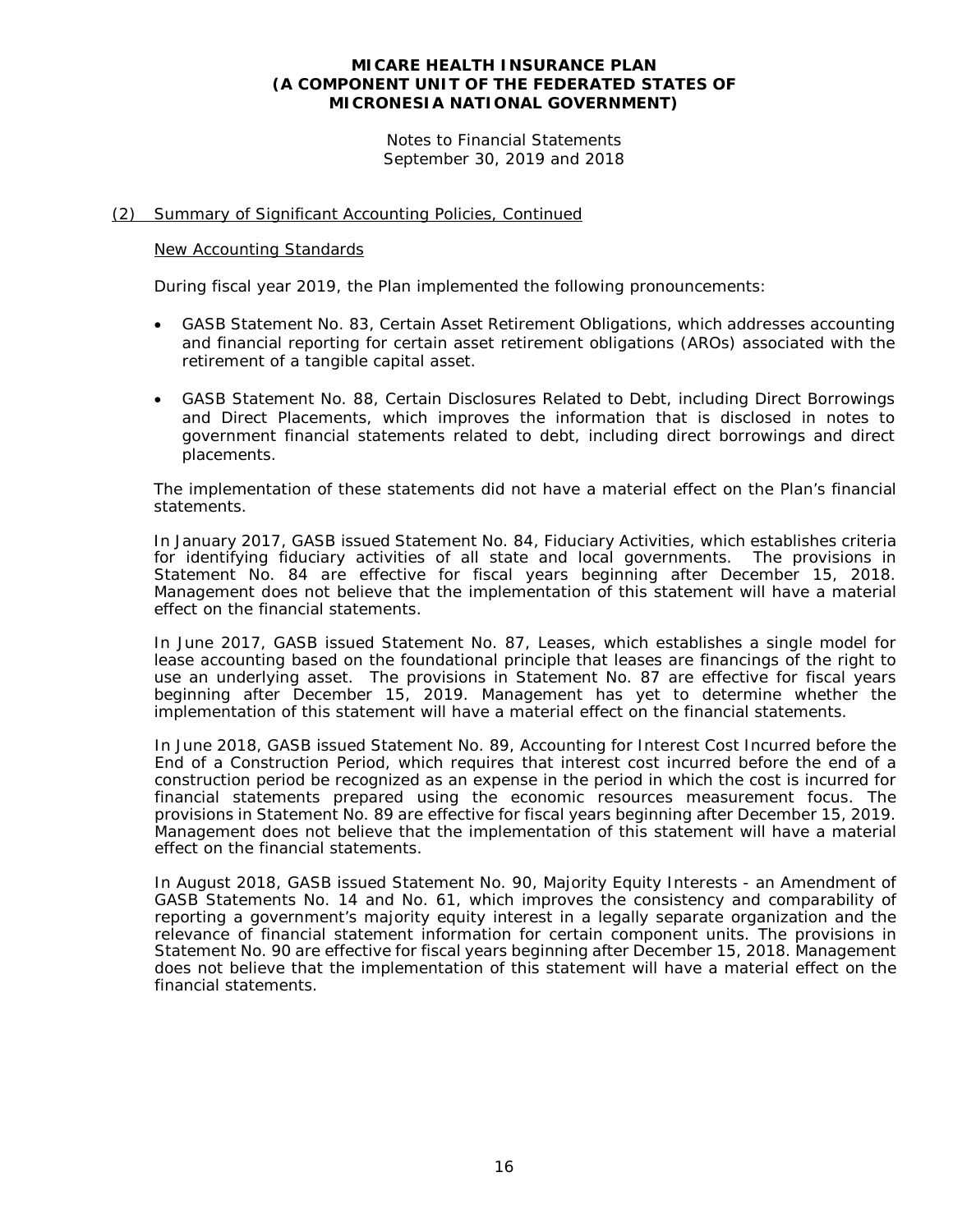Notes to Financial Statements September 30, 2019 and 2018

#### (2) Summary of Significant Accounting Policies, Continued

#### New Accounting Standards, Continued

In May 2019, GASB issued Statement No. 91, *Conduit Debt Obligations*, which clarifies the existing definition of a conduit debt obligation; establishing that a conduit debt obligation is not a liability of the issuer; establishing standards for accounting and financial reporting of additional commitments and voluntary commitments extended by issuers and arrangements associated with conduit debt obligations; and improving required note disclosures. The provisions in Statement No. 91 are effective for fiscal years beginning after December 15, 2020. Management does not believe that the implementation of this statement will have a material effect on the financial statements.

In May 2020, GASB issued Statement No. 95, *Postponement of the Effective Dates of Certain Authoritative Guidance*, which postpones the effective dates of GASB Statement No. 84, 89, 90 and 91 by one year and GASB Statement No. 87 by 18 months; however, earlier application of the provisions addressed in GASB Statement No. 95 is encouraged and is permitted to the extent specified in each pronouncement as originally issued. Management has yet to ascertain whether implementation of these statements will be postponed as provided in GASB Statement No. 95.

#### (3) Deposits and Investments

A. Deposits:

Custodial credit risk is the risk that in the event of a bank failure, the Plan's deposits may not be returned to it. Such deposits are not covered by depository insurance and are either uncollateralized, or collateralized with securities held by the pledging financial institution or held by the pledging financial institution but not in the depositorgovernment's name. The Plan does not have a deposit policy for custodial credit risk.

As of September 30, 2019 and 2018, the carrying amount of the Plan's total cash and cash equivalents was \$265,962 and \$415,313, respectively, and the corresponding bank balance was \$448,519 and \$601,773, respectively, which is primarily maintained in financial institutions subject to Federal Deposit Insurance Corporation (FDIC) insurance. As of September 30, 2019 and 2018, bank deposits in the amount of \$250,000 for both years were FDIC insured. The Plan does not require collateralization of its cash deposits; therefore, deposit levels in excess of FDIC insurance coverage are uncollateralized. Accordingly, these deposits are exposed to custodial credit risk. Management's confidence in the financial strength of their banking institutions was the basis of the decision to not require collateralization. No losses as a result of this practice were incurred for the years ended September 30, 2019 and 2018.

#### B. Investments:

As of September 30, 2019 and 2018, investments are as follows:

|                                                   | 2019        | 2018        |
|---------------------------------------------------|-------------|-------------|
| Fixed income securities:<br>Domestic fixed income | \$1.138.682 | \$1,081,780 |
| Other investments:<br>Money market funds          | 12,605      | 16.118      |
|                                                   | \$1,151,287 | \$1,097,898 |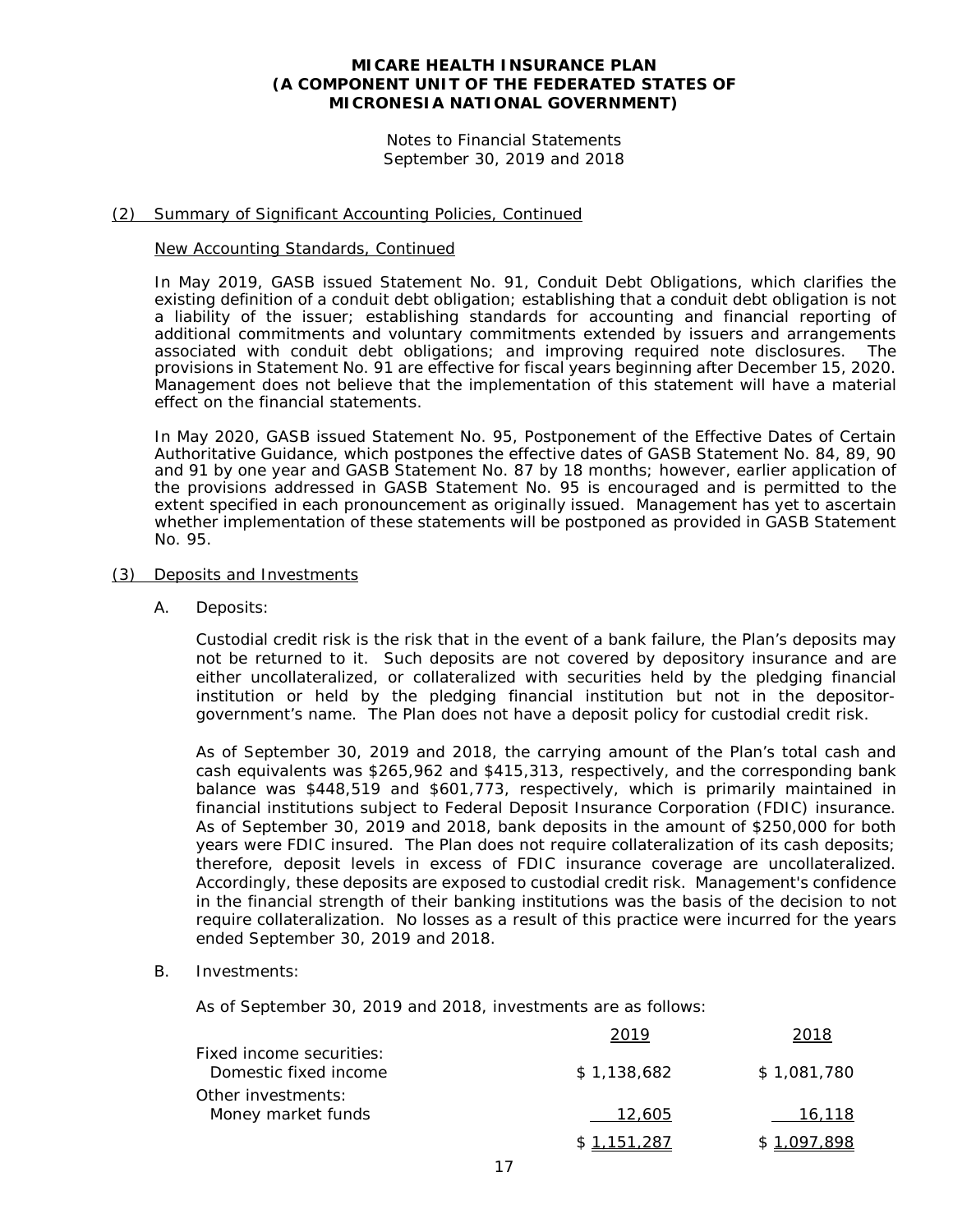Notes to Financial Statements September 30, 2019 and 2018

#### (3) Deposits and Investments, Continued

#### B. Investments, Continued:

As of September 30, 2019, the Plan's fixed income securities had the following maturities:

|                                      | Moody's       | Less Than     | $1$ to $5$    | 5 to 10        | Fair          |
|--------------------------------------|---------------|---------------|---------------|----------------|---------------|
|                                      | Credit Rating | 1 Year        | Years         | Years          | Value         |
| U.S. Treasury obligations            | AAA           | \$<br>80.147  | \$<br>666.165 | \$<br>92.469   | \$<br>838.781 |
| U.S. Government agencies obligations | AAA           | 19.941        |               | $\overline{a}$ | 19,941        |
| Corporate bonds                      | Aaa           | 2.000         |               | $\overline{a}$ | 2.000         |
| Corporate bonds                      | Aa            | 36.011        | 32,332        | 14.616         | 82,959        |
| Corporate bonds                      | Α             | 49.982        | 90.926        | 8.368          | 149.276       |
| Corporate bonds                      | Baa           | 2,009         | 30,312        | 13,404         | 45,725        |
|                                      |               | \$<br>190.090 | \$819,735     | 128,857        | \$1.138.682   |

As of September 30, 2018, the Plan's fixed income securities had the following maturities:

|                                      | Moody's       | Less Than                | $1$ to $5$    | 5 to 10      | Fair          |
|--------------------------------------|---------------|--------------------------|---------------|--------------|---------------|
|                                      | Credit Rating | 1 Year                   | Years         | Years        | Value         |
| U.S. Treasury obligations            | AAA           | 318.517<br>\$            | \$<br>374,465 | 70.619<br>\$ | 763.601<br>\$ |
| U.S. Government agencies obligations | AAA           | $\overline{\phantom{0}}$ | 19.564        |              | 19.564        |
| Corporate bonds                      | Aaa           |                          | 1.980         |              | 1.980         |
| Corporate bonds                      | Aa            | 22,930                   | 60.943        | 5,677        | 89,550        |
| Corporate bonds                      | A             | 38,900                   | 126.286       | 7.585        | 172.771       |
| Corporate bonds                      | Baa           | 3.995                    | 25.461        | 4,858        | 34,314        |
|                                      |               | 384,342<br>\$            | \$608.699     | 88.739       | \$1.081.780   |

Credit risk for investments is the risk that an issuer or other counterparty to an investment will not fulfill its obligations.

Custodial credit risk for investments is the risk that in the event of the failure of the counterparty to the transaction, the Plan will not be able to recover the value of the investment or collateral securities that are in the possession of an outside party. The Plan's investments are held and administered by trustees. Based on negotiated trust and custody contracts, all of these investments were held in the Plan's name by the Plan's custodial financial institution at September 30, 2019 and 2018.

Concentration of credit risk for investments is the risk of loss attributed to the magnitude of an entity's investment in a single issuer. GASB Statement No. 40 requires disclosure by issuer and amount of investments in any one issuer that represents five percent (5%) or more of total investments for the Plan. As of September 30, 2019, no investments in any one issuer (other than the U.S. Treasury) represented five percent or more of total investments for the Plan.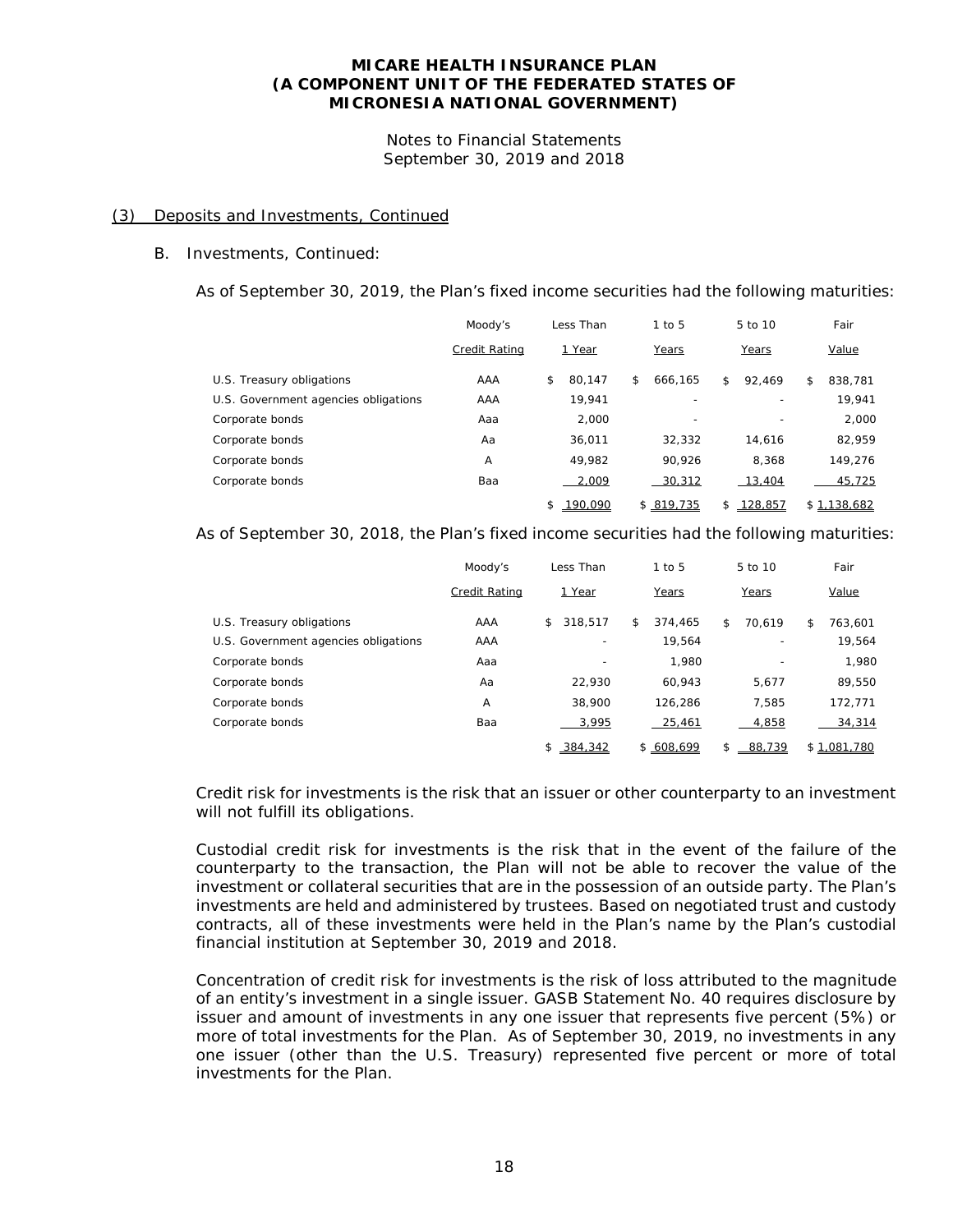Notes to Financial Statements September 30, 2019 and 2018

#### (3) Deposits and Investments, Continued

#### B. Investments, Continued:

Interest rate risk is the risk that changes in interest rates will adversely affect the fair value of debt instruments. The Plan does not have a formal investment policy that limits investment maturities as a means of managing its exposure to fair value losses arising from increasing interest rates.

The Plan categorizes its fair value measurements within the fair value hierarchy established by GAAP. The hierarchy is based on the valuation inputs used to measure the fair value of the asset. Level 1 inputs are quoted prices in active markets for identical assets; Level 2 inputs are significant other observable inputs; and, Level 3 inputs are significant unobservable inputs. The Plan has the following recurring fair value measurements as of September 30, 2019 and 2018:

|                                                             |                       |         | <b>Fair Value Measurements Using</b> |         |
|-------------------------------------------------------------|-----------------------|---------|--------------------------------------|---------|
|                                                             | September 30,<br>2019 | Level 1 | Level 2                              | Level 3 |
| Investments by fair value level:<br>Fixed income securities | \$<br>1,138,682       | \$      | \$<br>1.138.682                      | \$      |
| Investments measured at amortized<br>cost:                  |                       |         |                                      |         |
| Money market funds                                          | 12,605                |         |                                      |         |
|                                                             | \$<br>1,151,287       |         |                                      |         |
|                                                             |                       |         |                                      |         |
|                                                             |                       |         | <b>Fair Value Measurements Using</b> |         |
|                                                             | September 30,<br>2018 | Level 1 | Level 2                              | Level 3 |
| Investments by fair value level:<br>Fixed income securities | \$<br>1,081,780       | \$      | \$<br>1,081,780                      | \$      |
| Investments measured at amortized<br>cost:                  |                       |         |                                      |         |
| Money market funds                                          | 16,118                |         |                                      |         |

#### (4) Accounts Receivable

A summary of accounts receivable at September 30, 2019 and 2018 is as follows:

|                                                        | 2019                        | 2018                   |
|--------------------------------------------------------|-----------------------------|------------------------|
| Accounts receivable<br>Allowance for doubtful accounts | 621,928<br>\$.<br>(621,928) | \$619,372<br>(615,249) |
|                                                        | $\overline{\phantom{0}}$    | 4,1 <u>23</u>          |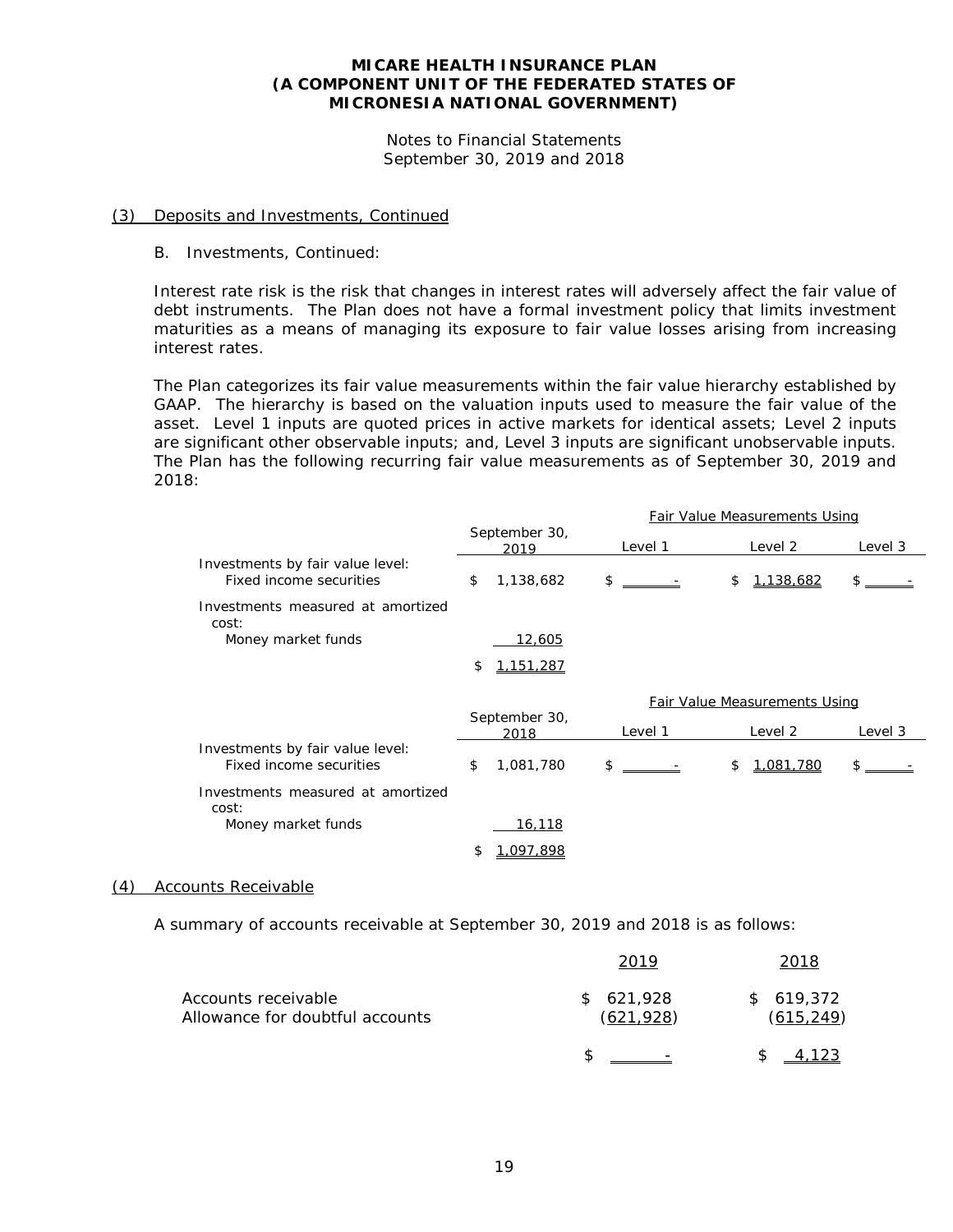Notes to Financial Statements September 30, 2019 and 2018

#### (5) Fixed Assets

Capital asset activities for the years ended September 30, 2019 and 2018, are as follows:

|                                                                                           | <b>Balance</b><br>October 1,<br>2018 | Additions         | Deletions         | <b>Balance</b><br>September<br>30, 2019 |
|-------------------------------------------------------------------------------------------|--------------------------------------|-------------------|-------------------|-----------------------------------------|
| Depreciable assets:                                                                       |                                      |                   |                   |                                         |
| Office furniture, fixtures and equipment \$115,492 \$<br>Vehicles                         | 62,395                               | 2,760<br>33,848   | \$<br>(7, 711)    | \$118,252<br>88,532                     |
| Less accumulated depreciation                                                             | 177,887<br>(175, 251)                | 36,608<br>(5,031) | (7, 711)<br>7,711 | 206,784<br>(172, 571)                   |
|                                                                                           | 2,636                                | 31,577            |                   | 34,213                                  |
| Non-depreciable assets:<br>Construction in progress<br>Less allowance for impairment loss | 323,000<br>(323,000)                 |                   |                   | 323,000<br>(323,000)                    |
| Capital assets, net                                                                       | $-2,636$ \$<br>\$                    | 31,577            | \$                | \$34,213                                |
|                                                                                           | <b>Balance</b><br>October 1,<br>2017 | Additions         | Deletions         | <b>Balance</b><br>September<br>30, 2018 |
| Depreciable assets:<br>Office furniture, fixtures and equipment \$115,492 \$<br>Vehicles  | 66,002                               |                   | \$<br>(3,607)     | \$115,492<br>62,395                     |
| Less accumulated depreciation                                                             | 181,494<br>(166, 799)                | (12,059)          | (3,607)<br>3,607  | 177,887<br>(175, 251)                   |
|                                                                                           | 14,695                               | (12,059)          |                   | 2,636                                   |
| Non-depreciable assets:                                                                   |                                      |                   |                   |                                         |
| Construction in progress<br>Less allowance for impairment loss                            | 323,000                              | (323,000)         |                   | 323,000<br>(323,000)                    |
| Capital assets, net                                                                       |                                      |                   |                   |                                         |

During the year ended September 30, 2018, an impairment analysis was performed by the Plan for construction-in-progress that determined that the related asset was impaired. The Plan recorded an impairment loss of \$323,000.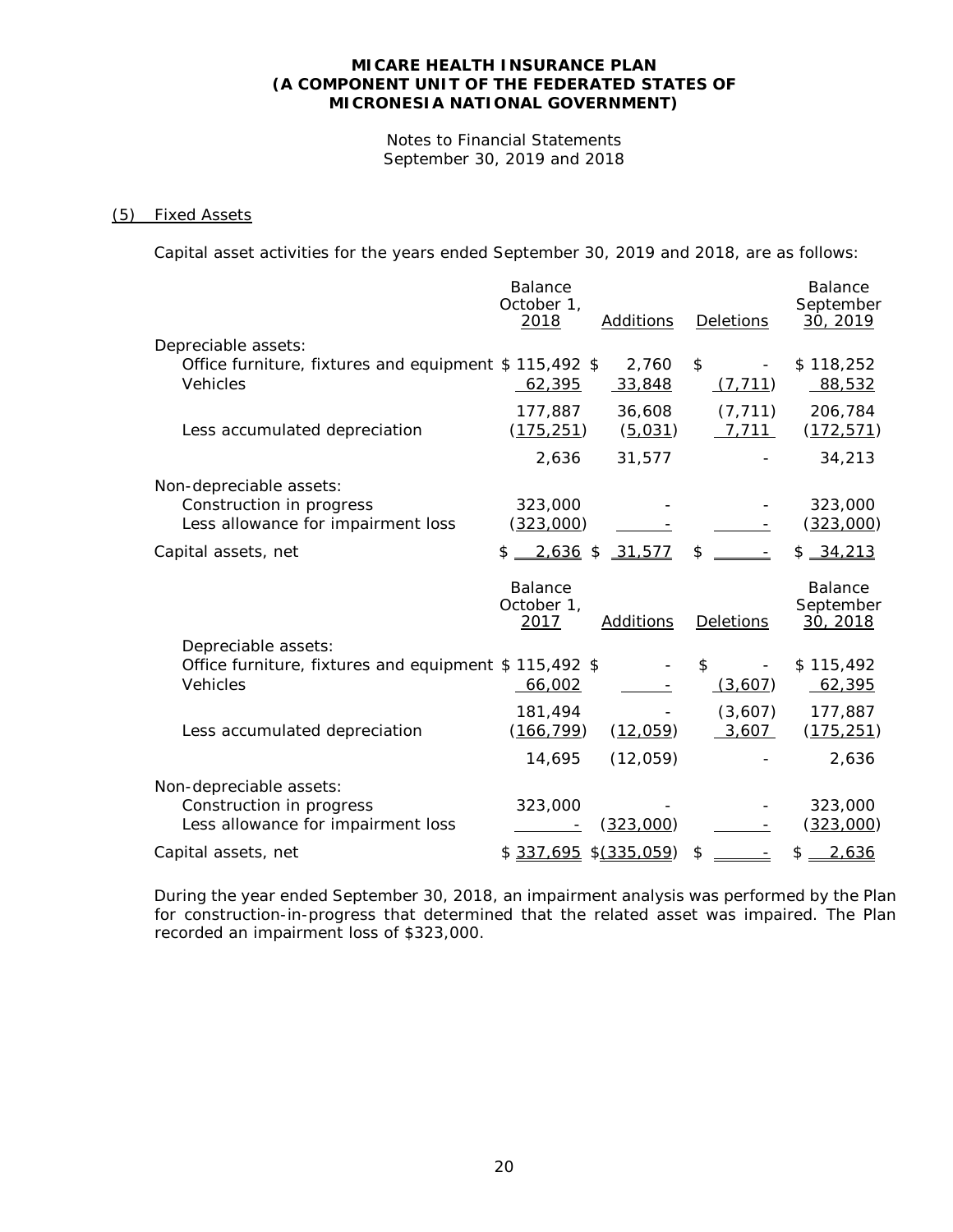Notes to Financial Statements September 30, 2019 and 2018

#### (6) Commitments and Contingencies

#### Litigation

The Plan is a party to various legal proceedings, the ultimate impact of which is not currently predictable. Therefore, no liability has been recorded in the accompanying financial statements due to management's inability to predict the ultimate outcome of these proceedings.

#### Self Insurance

The Plan carries vehicle insurance to cover its potential risks. The Plan is substantially selfinsured for all other risks. Management is of the opinion that no material losses have been sustained as a result of this practice during the past three years.

#### Lease Commitments

The Plan has an operating lease as of September 30, 2019 for the main office in Pohnpei with a 5-year term expiring on February 28, 2023. The lease has an option allowing the Plan to renew the lease upon expiration of the current term. It is likely that this option will be utilized by the Plan and the leases renewed. The future minimum lease payments excluding renewals, are as follows:

| Year Ending   |              |
|---------------|--------------|
| September 30, | Total        |
| 2020          | 32,076<br>\$ |
| 2021          | 32,076       |
| 2022          | 32.076       |
| 2023          | 13,365       |
|               | \$109.593    |

#### Going Concern

The accompanying financial statements have been prepared in conformity with GAAP, which contemplates the continuation of the Plan as a going concern. However, the Plan has sustained operating losses in recent years and as of September 30, 2019, the Plan has a negative current ratio. Furthermore, at September 30, 2019, a deficit unrestricted net position of \$2,062,518 exists.

Management believes actions presently being undertaken are sufficient to improve the Plan's operating requirements in the implementation of a "5-year Strategic Plan 2019-2023", which established specific objectives up to year 2023. The goal of the strategic plan is to strengthen the Plan's financial solvency and operational efficiency, and increase enrollment of the Plan.

#### Disputed Payables

During the year ended September 30, 2018 the Plan wrote-off certain disputed payables to an off-island service provider in the amount of \$593,816.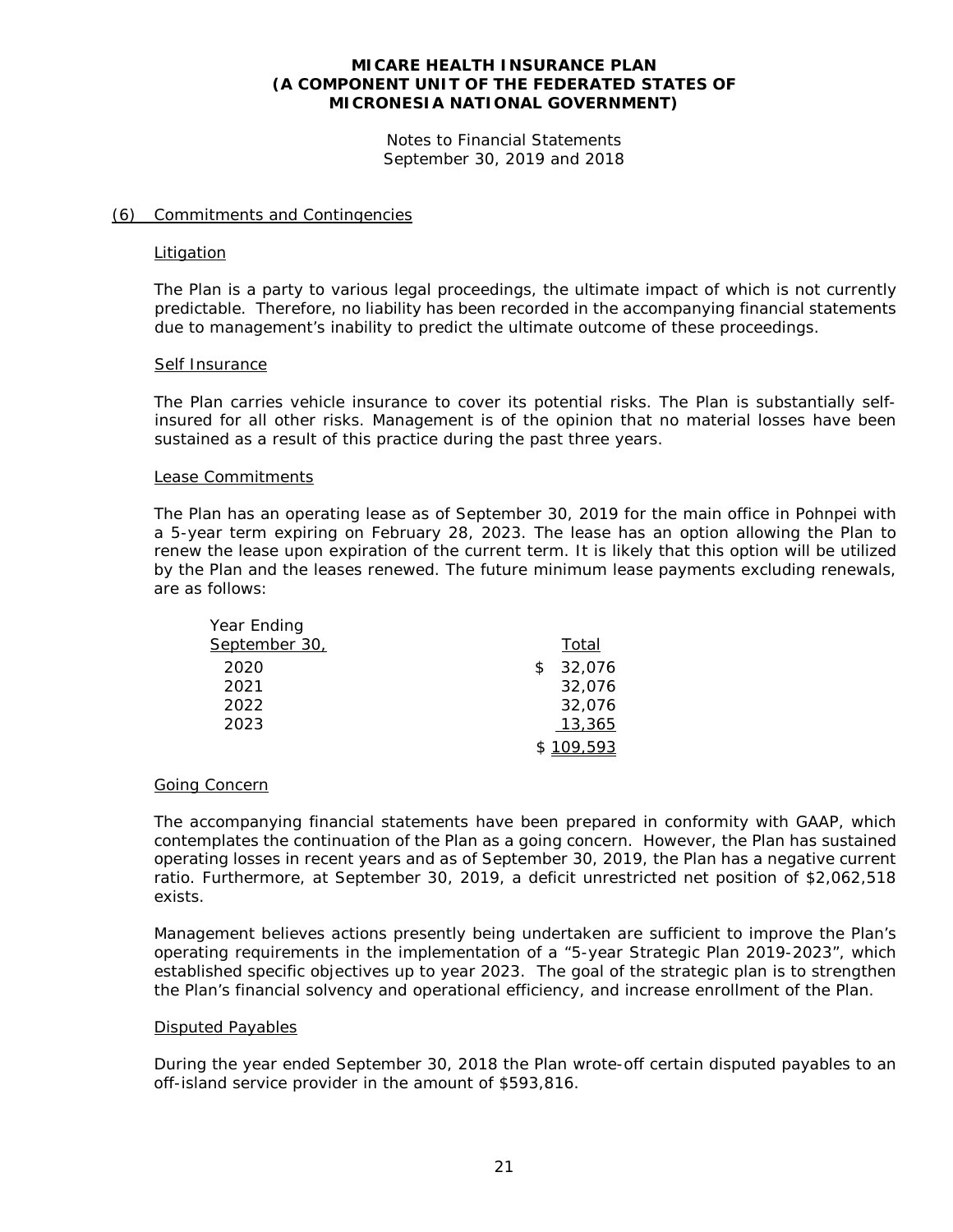Notes to Financial Statements September 30, 2019 and 2018

#### (7) Related Parties

During the years ended September 30, 2019 and 2018, the Congress of the FSM National Government (FSMNG) appropriated \$1,150,000 and \$670,384, respectively, to the Plan for the purpose of partially paying outstanding accounts payable of the Plan, of which \$73,055 remain uncollected as of September 30, 2019 and 2018. The \$73,055 receivable at September 30, 2019 and 2018 is being disputed and collection is dependent upon completion of a reconciliation between the Plan and the FSMNG. As of September 30, 2019, the Plan recorded related allowance for uncollectible accounts of \$73,055.

#### (8) Retirement Plan

The Plan has a retirement plan implemented effective June 1, 2012, administered by a private corporation. All permanent employees and contract employees with an employment contract of one or more years stated within the contract agreement with the Plan are eligible for the retirement plan. Employee contributions can be made at minimum of 3% up to 100% of earnings with a 100% match by the Plan up to 10% of employee compensation. The Plan Administrator is the designated retirement plan administrator. During the years ended September 30, 2019 and 2018, the Plan incurred an expense of \$9,283 and \$10,705, respectively, for matching contributions. As of September 30, 2019 and 2018, retirement plan assets were \$97,018 and \$81,387, respectively. Management is of the opinion that the retirement plan assets do not represent an asset of the Plan, as such, balances are not recorded in the accompanying financial statements.

#### (9) Subsequent Event

As a result of the spread of the COVID-19 coronavirus, governments worldwide implemented actions to restrict travel and economic activities. Uncertainties have arisen which may have negative impact on the Plan's financial and operational results. Such potential impacts cannot be reasonably estimated at this time.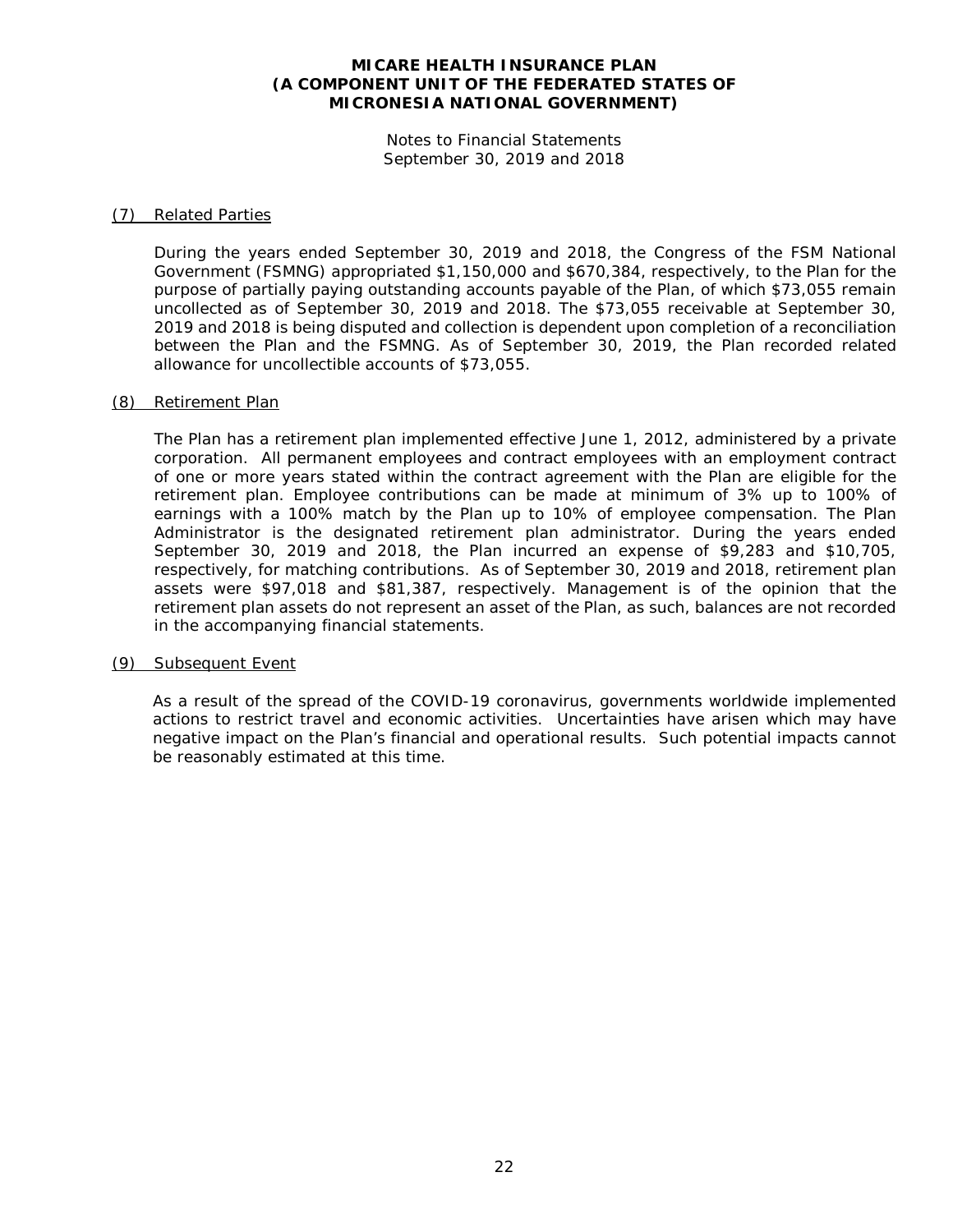

Deloitte & Touche LLP 361 South Marine Corps Drive Tamuning, GU 96913-3973 USA

Tel: +1 (671) 646-3884 Fax: +1 (671) 649-4265

www.deloitte.com

#### **INDEPENDENT AUDITORS' REPORT ON INTERNAL CONTROL OVER FINANCIAL REPORTING AND ON COMPLIANCE AND OTHER MATTERS BASED ON AN AUDIT OF FINANCIAL STATEMENTS PERFORMED IN ACCORDANCE WITH** *GOVERNMENT AUDITING STANDARDS*

The Board of Directors MiCare Health Insurance Plan:

We have audited, in accordance with the auditing standards generally accepted in the United States of America and the standards applicable to financial audits contained in *Government Auditing Standards* issued by the Comptroller General of the United States, the financial statements of MiCare Health Insurance Plan (the Plan), which comprise the statement of net position as September 30, 2019, and the related statements of revenues, expenses and changes in net position and of cash flows for the year then ended, and the related notes to the financial statements, and have issued our report thereon dated July 6, 2020.

# **Internal Control Over Financial Reporting**

In planning and performing our audit of the financial statements, we considered the Plan's internal control over financial reporting (internal control) to determine the audit procedures that are appropriate in the circumstances for the purpose of expressing our opinion on the financial statements, but not for the purpose of expressing an opinion on the effectiveness of the Plan's internal control. Accordingly, we do not express an opinion on the effectiveness of the Plan's internal control.

A *deficiency in internal control* exists when the design or operation of a control does not allow management or employees, in the normal course of performing their assigned functions, to prevent, or detect and correct, misstatements on a timely basis. A *material weakness* is a deficiency, or a combination of deficiencies, in internal control, such that there is a reasonable possibility that a material misstatement of the entity's financial statements will not be prevented, or detected and corrected on a timely basis. A *significant deficiency* is a deficiency, or a combination of deficiencies, in internal control that is less severe than a material weakness, yet important enough to merit attention by those charged with governance.

Our consideration of internal control was for the limited purpose described in the first paragraph of this section and was not designed to identify all deficiencies in internal control that might be material weaknesses or significant deficiencies and therefore, material weaknesses or significant deficiencies may exist that have not been identified. We did identify certain deficiencies in internal control, described in the accompanying Schedule of Findings and Responses as item 2019-001,that we consider to be material weaknesses.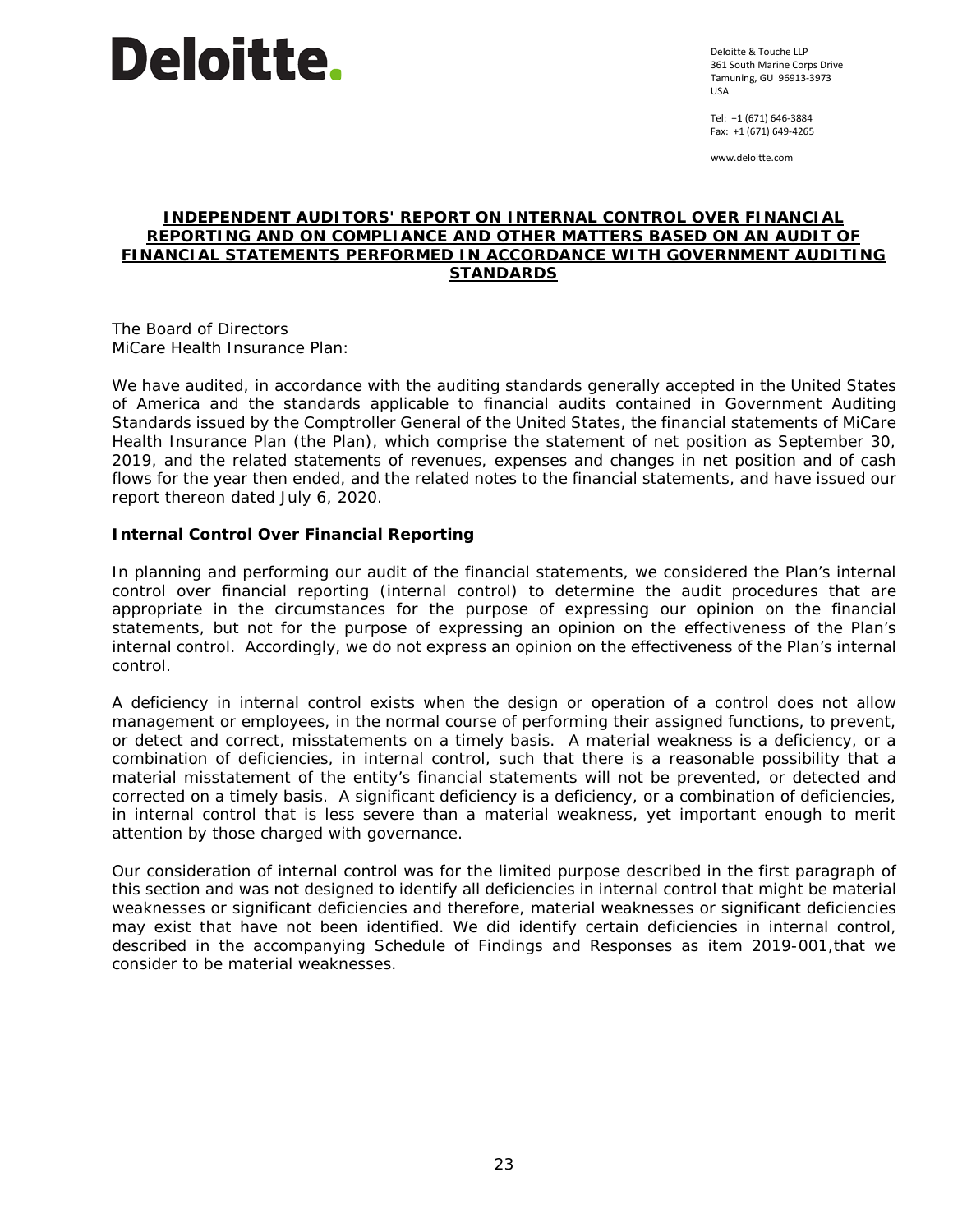# Deloitte.

# **Compliance and Other Matters**

As part of obtaining reasonable assurance about whether the Plan's financial statements are free from material misstatement, we performed tests of its compliance with certain provisions of laws, regulations, contracts, and grant agreements, noncompliance with which could have a direct and material effect on the determination of financial statement amounts. However, providing an opinion on compliance with those provisions was not an objective of our audit, and accordingly, we do not express such an opinion. The results of our tests disclosed no instances of noncompliance or other matters that are required to be reported under *Government Auditing Standards*.

## **The Plan's Response to Findings**

The Plan's response to the findings identified in our audit is described in the accompanying corrective action plan. The Plan's response was not subjected to the auditing procedures applied in the audit of compliance and, accordingly, we express no opinion on the response.

#### **Purpose of this Report**

The purpose of this report is solely to describe the scope of our testing of internal control and compliance and the results of that testing, and not to provide an opinion on the effectiveness of the entity's internal control or on compliance. This report is an integral part of an audit performed in accordance with *Government Auditing Standards* in considering the entity's internal control and compliance. Accordingly, this communication is not suitable for any other purpose.

eloite Nachell

July 6, 2020